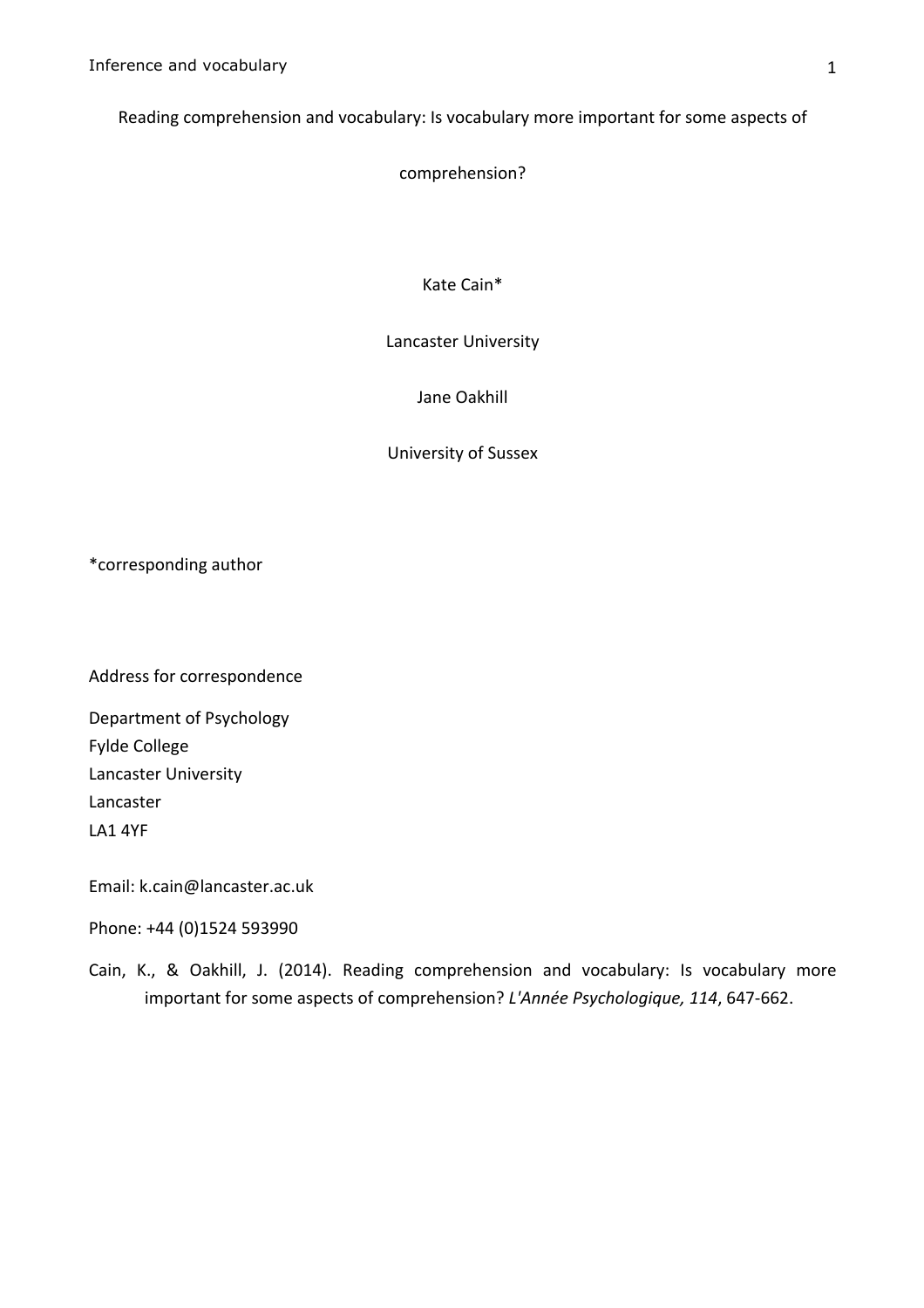### Abstract

The influence of vocabulary breadth (number of words known) and vocabulary depth (what is known about those words) on different aspects of text comprehension was examined in 83 10- to 11-year-olds. Vocabulary was not an important predictor of comprehension for details explicitly stated in the text. In contrast, vocabulary was related to inference making and, in particular, measures of vocabulary that assessed what was known about individual words predicted unique variance in global coherence inferences. The pattern of findings supports previous research reporting that measures of breadth and depth of vocabulary knowledge are important predictors of both reading comprehension and comprehension-related skills, and critically identifies that some aspects of vocabulary knowledge may be more important for higher-level comprehension skills than others.

Keywords: vocabulary, inference making, text comprehension, lexical quality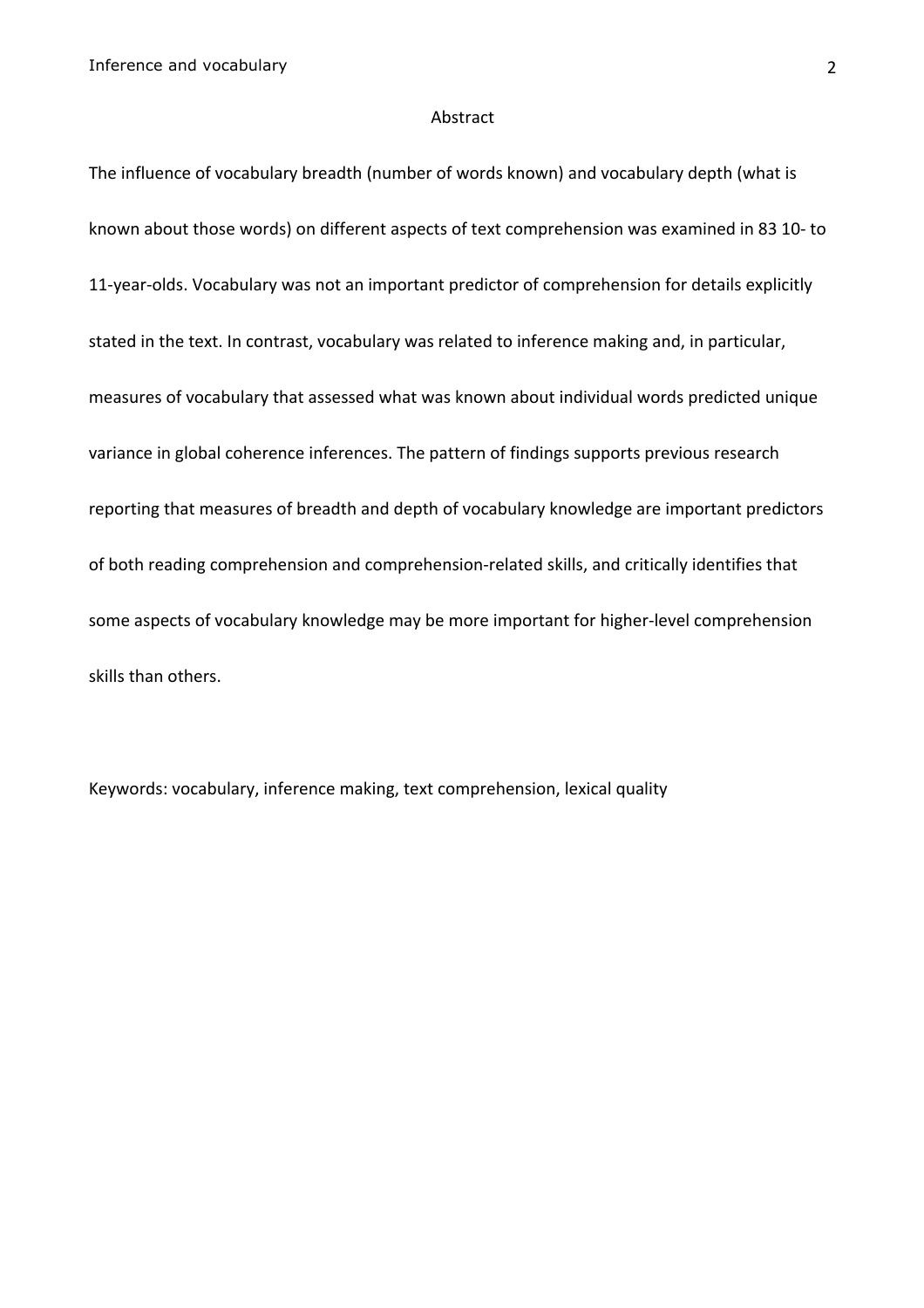Reading comprehension and vocabulary: Is vocabulary more important for *some* aspects of

### comprehension?

Adults' and children's vocabulary knowledge is strongly associated with their reading comprehension ability (Carroll, 1993) and, clearly, adequate comprehension of a text could not take place without an understanding of the individual words. Here, we consider vocabulary within the context of Perfetti's (2007) lexical quality hypothesis, that is we are concerned about the quality of word knowledge, in addition to the number of words known. Broadly speaking, the number of words known is considered a measure of vocabulary breadth. In contrast, what an individual knows about those words and their semantic associates is considered a measure of depth or quality of knowledge. Research with children to date has found that both breadth and depth of vocabulary knowledge are predictive of reading comprehension ability (Oakhill & Cain, 2012; Ouellette, 2006; Roth, Speece, & Cooper, 2002; Tannenbaum, Torgesen, & Wagner, 2006). Our unique perspective is to consider how vocabulary is related to different aspects of reading comprehension, namely memory for the text (literal comprehension) and inference making.

In this study, we consider the role of these two aspects of vocabulary knowledge (breadth and depth) in relation to literal comprehension and different types of inference making, to gain a more detailed understanding of the role of vocabulary in children's text comprehension. As a framework, we first consider the roles of integration and inference in text comprehension and review research on individual differences in these processes. This is followed by a review of research on the relation between vocabulary, inference, and reading comprehension.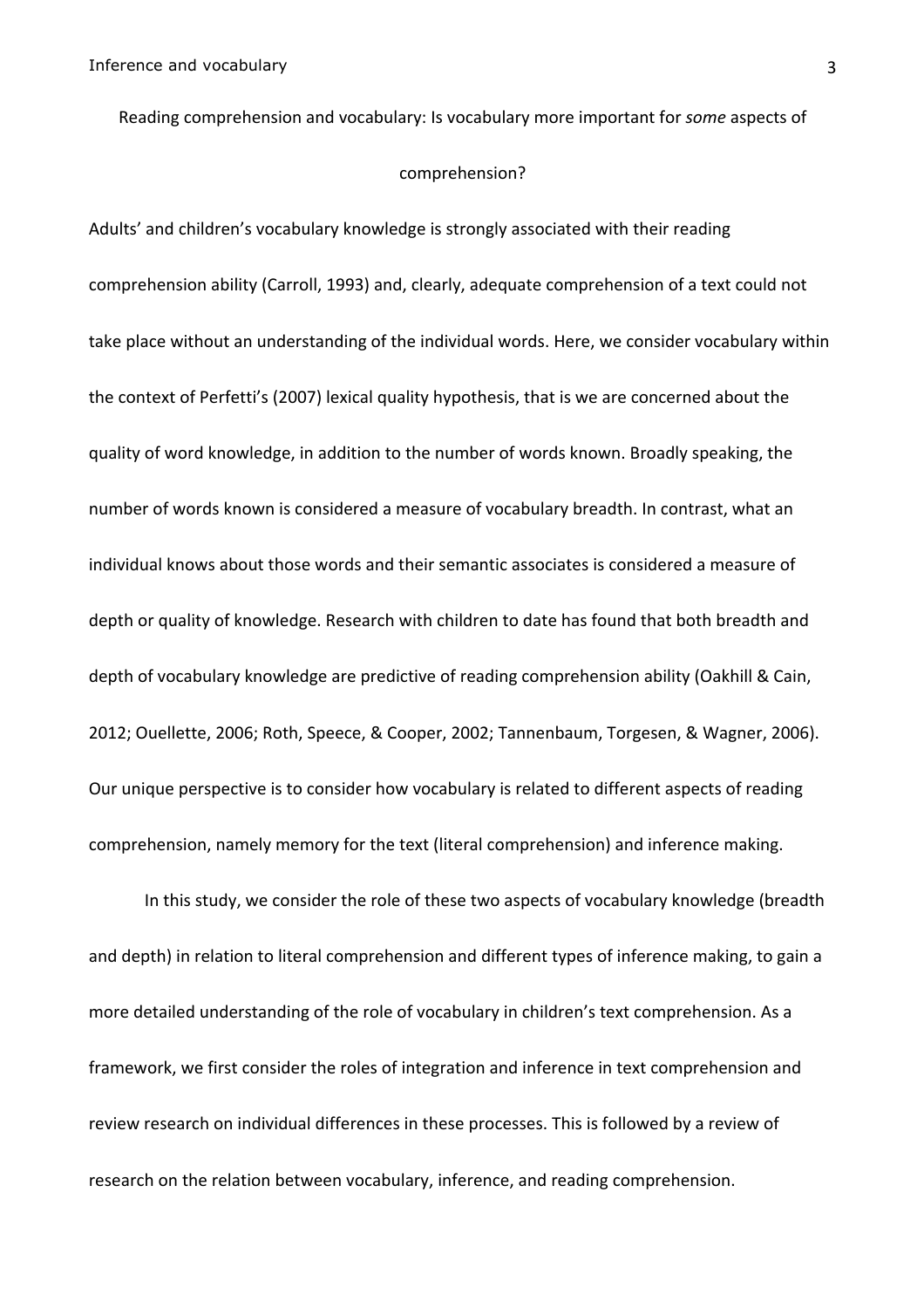### The role of inference in text comprehension

There is a strong consensus that readers and listeners go beyond the literal details of a text and construct a memory-based representation of the state of affairs described in the text, referred to as a mental model (Johnson-Laird, 1983) or a situation model (Kintsch, 1998). When constructing this model, skilled comprehenders strive for cohesion and coherence (van den Broek, Risden, & Husebye-Hartman, 1995): they integrate the ideas presented in the text and generate inferences using their background knowledge. There are many different taxonomies of inference but no consensus on their classification (Graesser, Singer, & Trabasso, 1994). For our research questions, the most relevant framework is to distinguish between local cohesion inferences and global coherence inferences (Graesser et al., 1994), also referred to as text-connecting (or bridging) and gap-filling inferences in the previous literature (Baker & Stein, 1981; Cain & Oakhill, 1999; Elbro & Buch-Iverson, 2013; Graesser et al., 1994; Halliday & Hasan, 1976; Trabasso & Suh, 1993). We discuss each of these two types in turn, below.

Text integration is essential to construct a mental model. As each new sentence or proposition is processed, skilled comprehenders attempt to integrate its meaning with their current model. Local cohesion inferences enable the reader to go beyond the surface or literal meaning to establish connections between different propositions. This network of connected propositions is called the textbase level of representation (Kintsch & Rawson, 2005). Individual differences in the ability to integrate propositions, generating inferences where necessary to achieve this, is related to both children's and adults' text comprehension. For example, Oakhill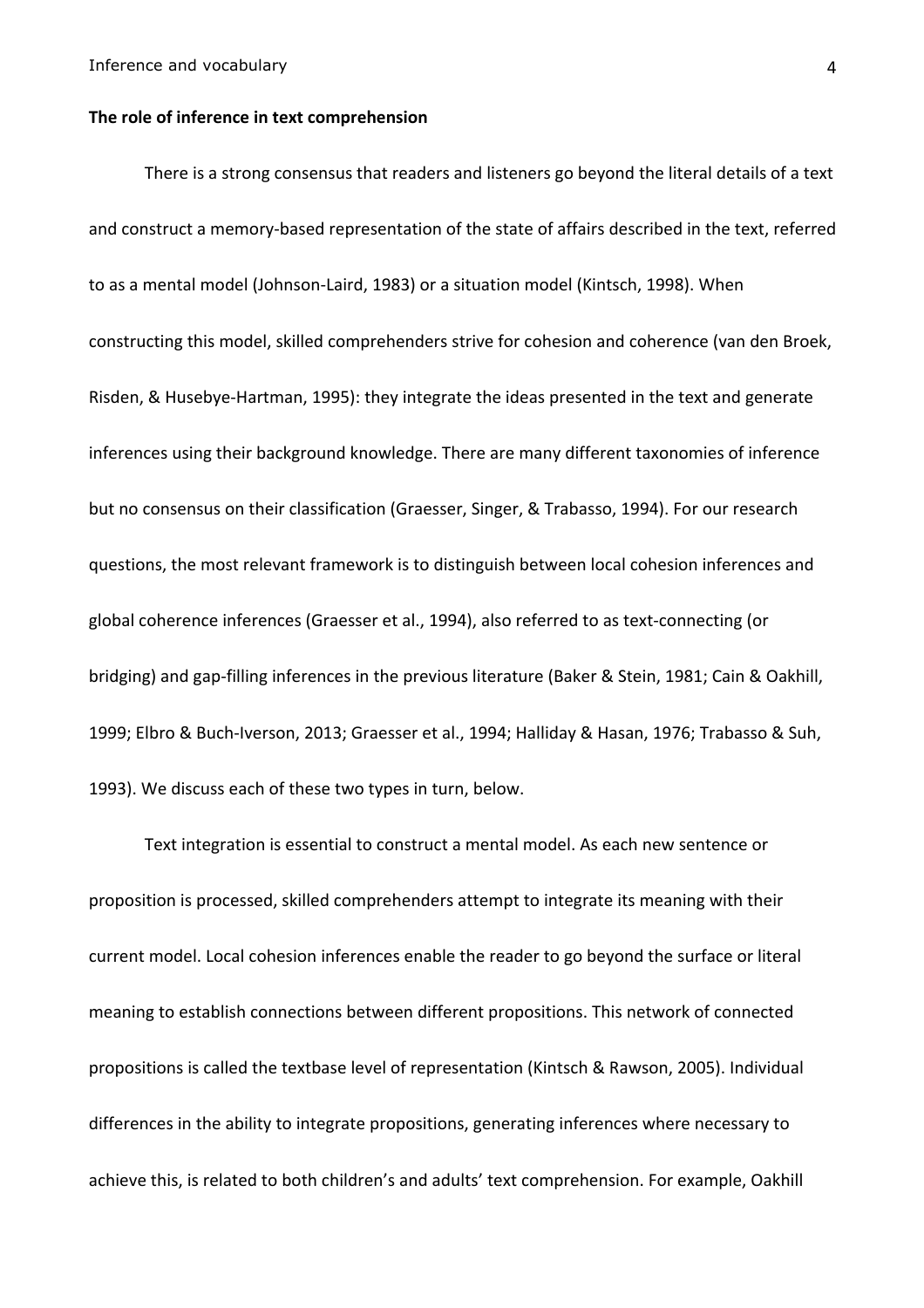(1982) demonstrated that children with good text comprehension are more likely to integrate sentences such as 'The mouse ate some food. The food was bread.' than poor comprehenders. As a result, good comprehenders are more prone to false recognitions of sentences that combine this information, such as 'The mouse ate some bread'.

In general, propositional integration is not signalled by noun phrase repetition as above (some food – the food), but requires a mapping between related words, for example between synonyms or category-exemplar pairings as in 'He fetched a glass of orange juice. The drink was very refreshing.' Successful integration in this example requires an inference that draws on vocabulary (or background) knowledge, in addition to integrative processing. Again, children who are good text comprehenders are more likely to make these local cohesion inferences than children with poorer general text comprehension ability (Cain & Oakhill, 1999). The essence of these inferences is that they are activated by single words or phrases and enable the integration of the meanings of separate propositions in the text.

For adults, there are clear ability differences in the time course of this integration process. When reading the sentence pair: "Allen's baby became violently ill, so Allen got the baby in the car and rushed off to the emergency room. The hospital had a long waiting line." skilled adult readers show an ERP signal indicative of immediate integration when reading 'hospital' (Perfetti, Yang, & Schmalhofer, 2008). Less skilled adult readers do not show this signal. Perfetti and colleagues suggest that individual differences in the quality of semantic representations underpin this effect: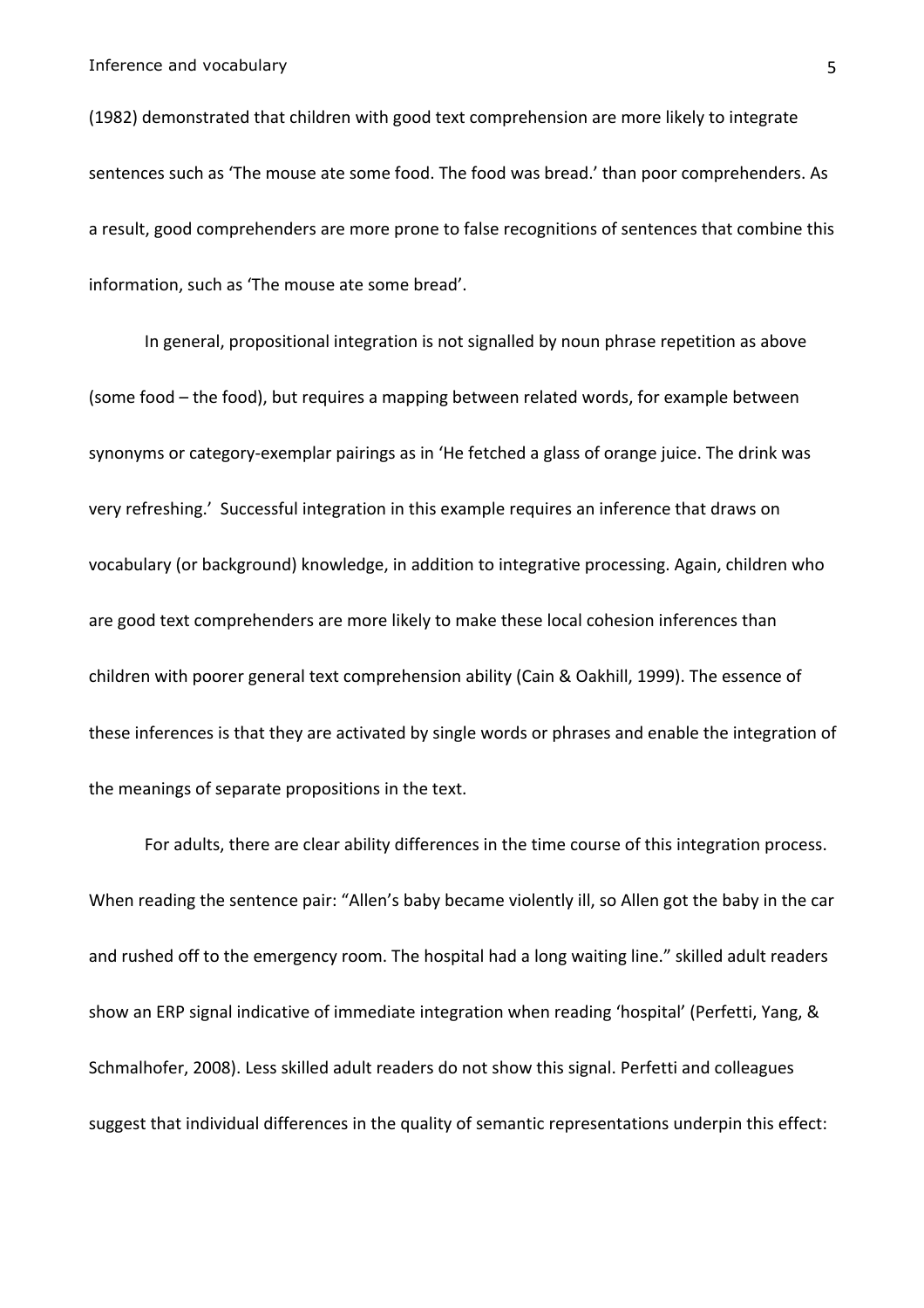skilled readers have higher quality lexical representations that influence the speed of their word retrieval and integrative processes.

Not all details are stated explicitly in a text; readers typically have to engage in inference making to fill in this missing detail. Global coherence inferences draw on vocabulary and general knowledge to make full sense of details that have been left unstated. An example of this type of inference is establishing the setting of a story when the location is not explicitly stated but can be inferred by identifying the links between semantically related concepts such as 'building sandcastles', 'paddling in the water', and the presence of a 'pier' (which together indicate that the setting is the seaside). These inferences differ from local cohesion inferences in that they are not signalled by a single word or noun phrase and do not involve the integration of two propositions in the text. Readers can construct an integrated mental model without generating these global coherence inferences, but it would be vague and underspecified if the comprehender did not draw on their rich semantic knowledge networks to make full sense of the text. For that reason, these inferences are considered necessary for adequate text comprehension (Graesser et al., 1994) and differ from purely elaborative inferences, which are not required for global coherence. Children with good text comprehension are more likely to generate global coherence inferences than poorer comprehenders (Cain & Oakhill, 1999; Oakhill, 1984). Poor comprehenders' difficulties with these inferences are related to the inference making process, rather than lack of relevant knowledge: when asked directly, they demonstrate that they do have the requisite background knowledge (Cain & Oakhill, 1999).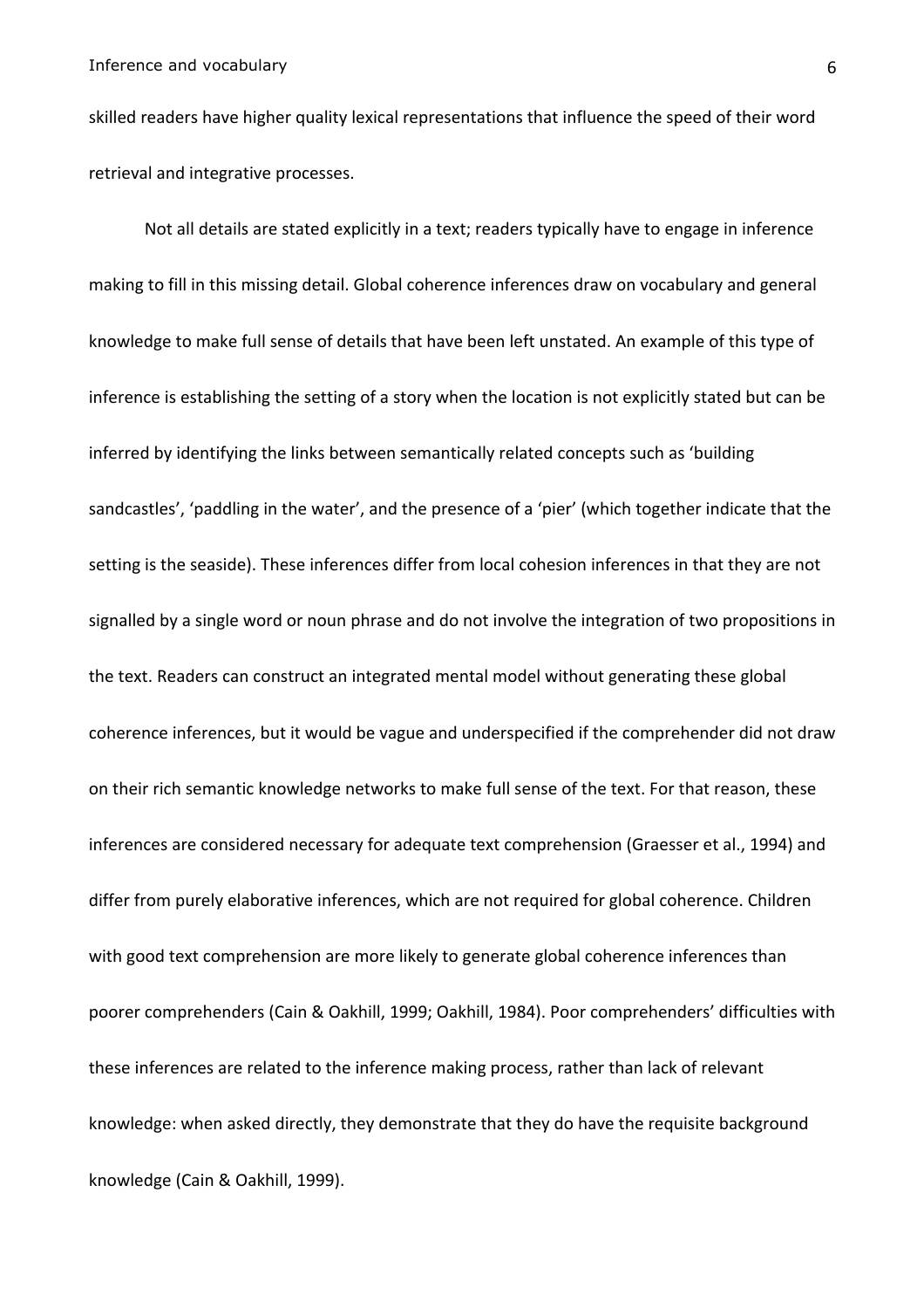Inferential processing that is dependent on general knowledge has been studied in adults to determine if they use context to select the appropriate sense of an ambiguous word, as in: 'The" townspeople were amazed to find that all the buildings had collapsed except the mint'. Lessskilled adult readers are less likely to draw on their general knowledge spontaneously to make such inferences (Long, Oppy, & Seely, 1994). As in the case of children, this effect may not be through lack of knowledge: when prompted, less-skilled adult readers do make such inferences (Hannon & Daneman, 1998). These findings link back to Perfetti's ideas about lexical quality and accessibility of rich semantic representations of words, although Perfetti has not to date investigated how lexical quality is specifically related to global coherence inferences.

## The relation between vocabulary and inference making

Our analysis of the skills involved in integrative and inferential processing confirms the importance of one type of knowledge - vocabulary - for text comprehension and inference in particular. As Kintsch and Rawson (2005) stated: 'Comprehension requires inferences, and inferences require knowledge' (p. 221). Our analysis also indicates that good vocabulary knowledge may be more important for global coherence inferences than for local cohesion inferences, because having rich, detailed and precise semantic representations of words makes it more likely that thematically-related inferences will be made to establish coherence. Such inferences are not triggered by "cohesive ties", such as anaphors, and so are likely to be more dependent on such activation processes.

Previous research investigating the relation between vocabulary and reading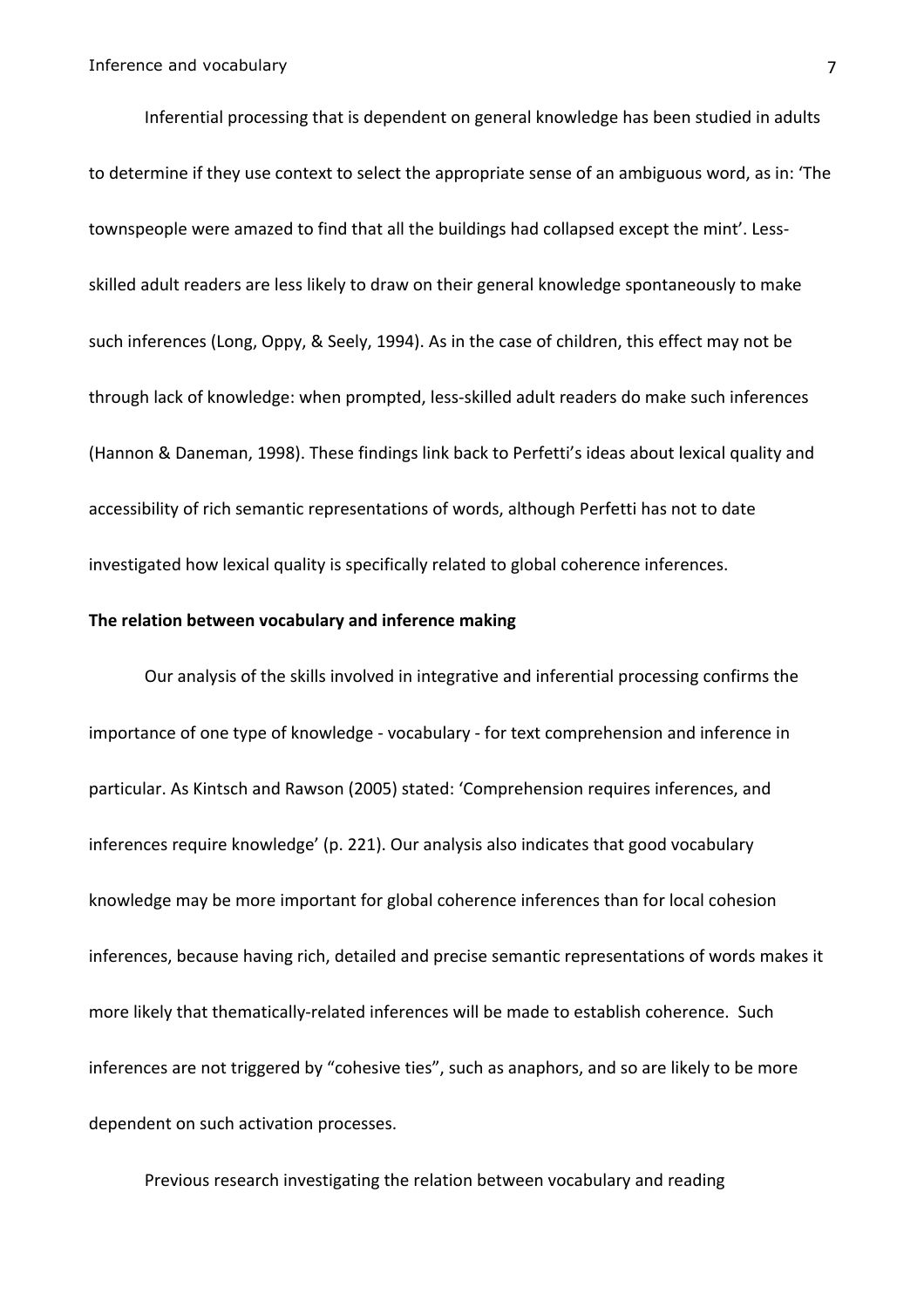comprehension has measured vocabulary breadth and depth in different ways: in particular, word definitions has been included as a measure of breadth (Tannenbaum et al., 2006) as well as depth (Ouellette, 2006). We believe the ability to define a word is an aspect of vocabulary depth because it concerns 'how well the meanings are known' (Ouellette, 2006) and 'the richness of knowledge that the individual possess about the words that are known' (Tannenbaum et al., 2006, p. 383). As noted by others, there are different degrees of depth of knowledge including being able to provide a detailed definition of a word and understanding the relations between that word and others (Tannenbaum et al., 2006). This contrasts with vocabulary breadth, which refers to the size of the lexicon (Ouellette, 2006; Tannenbaum et al., 2006), and is typically assessed with single-word recognition tasks as an estimate of the size of the lexicon (Ouellette, 2006).

Previous research has demonstrated that measures of vocabulary that tap an individual's ability to define words or understand the interrelations between words are more strongly related to general measures of reading comprehension than other measures of vocabulary knowledge, although both are predictive of comprehension level (Ouellette, 2006; Tannenbaum et al., 2006). However, the extent to which these two aspects of vocabulary knowledge are related to reading comprehension may depend on the nature of the reading comprehension assessment, which can differ on many dimensions including the extent to which literal and inferential comprehension are assessed (Cain & Oakhill, 2006). Given the central importance of literal memory, local cohesion inferences, and global coherence inferences to the construction of an adequate mental model of a text, it is important to determine how vocabulary knowledge is related to each.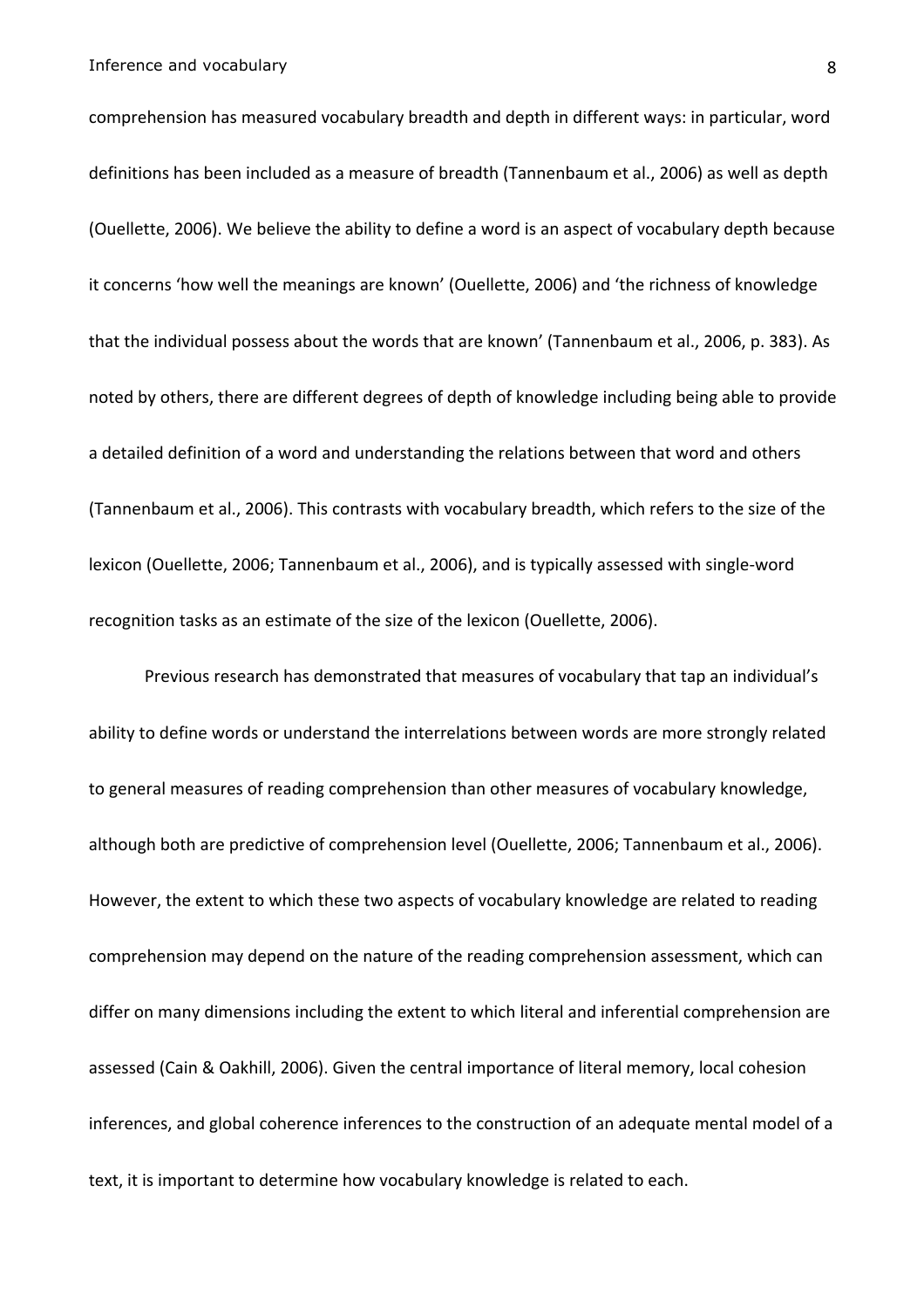**Current study.** We analyse data collected as part of a longitudinal investigation of the predictors of reading comprehension (Oakhill & Cain, 2012) to determine whether vocabulary breadth and depth each contribute to different types of inference making and literal comprehension. If vocabulary knowledge makes a specific contribution to the inference making process it should predict inference making over and above word reading ability (as found for reading comprehension by Ouellette, 2006) and also over and above literal memory for the text. Further, for the reasons outlined above, we predicted that vocabulary would be more important for global coherence inferences than local cohesion inferences, and that depth of vocabulary knowledge would predict variance over and above breadth of vocabulary knowledge for this type of inference. When the sample was aged 10 to 11 years, they completed oral assessments of vocabulary that tapped breadth and depth of vocabulary knowledge. The children also completed an experimental assessment of inference making, in which they read short stories and then answered questions tapping: recall of literal details in the text; the ability to integrate propositions within the text (local cohesion inferences); and the ability to work out settings and events in the story, which were not explicitly stated (global coherence inferences).

## **Method\$**

## **Participants**

The sample comprised 83 children aged 10 to 11 years ( $M = 10$  years, 7 months, range: 122-133 months; 47 girls, 36 boys). The children came from schools in a range of middle to lower class catchment areas in the south of England. The sample was originally selected 4 years earlier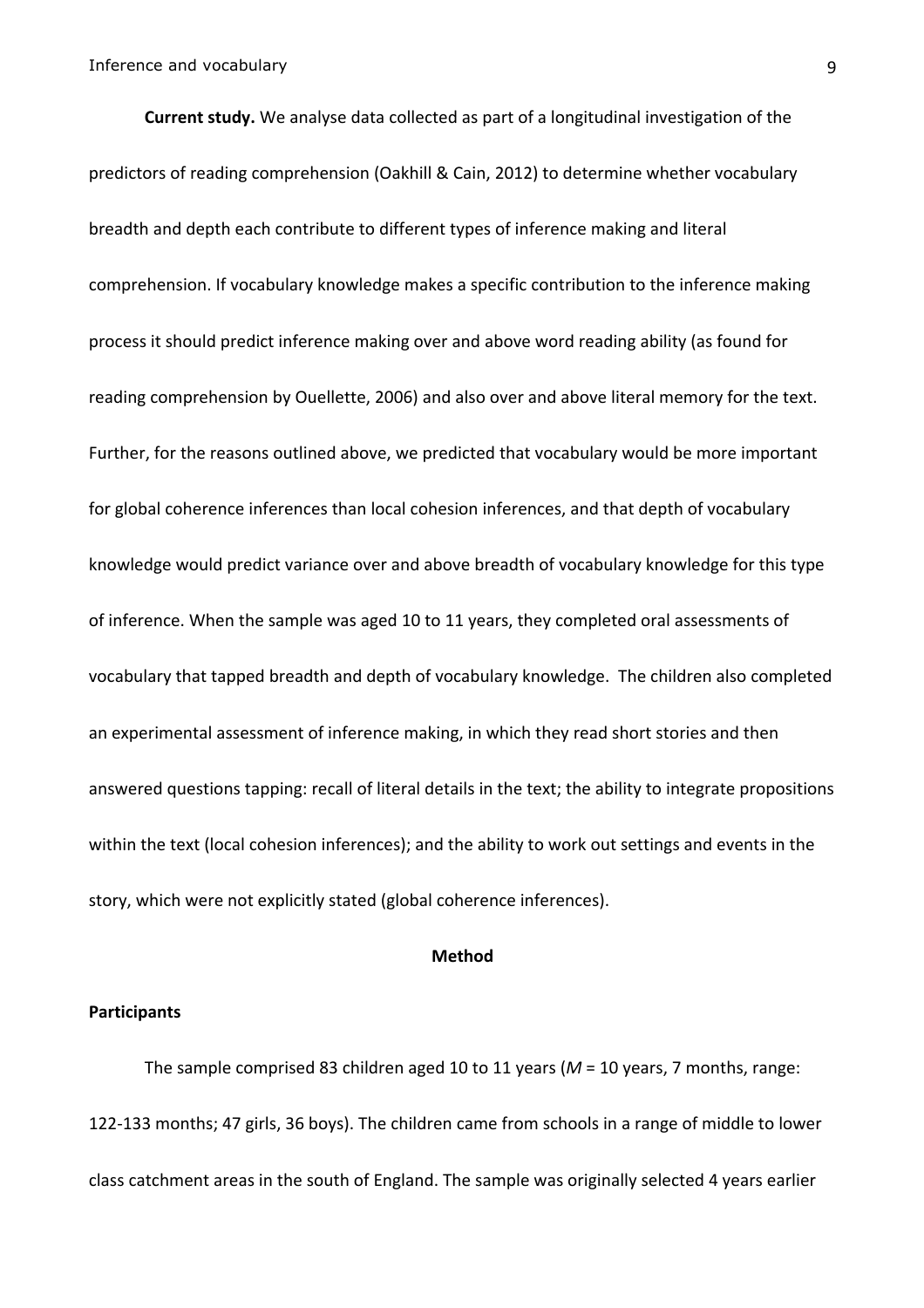for a longitudinal study (Oakhill & Cain, 2012) and came from nineteen classrooms across five schools, ensuring a wide range of ability and home backgrounds. At the outset of the study, when the children were aged 7 to 8 years, they were selected to have word reading that was not more than two years or more below chronological age to ensure that word reading was sufficient for the full battery of assessments, and also to have word reading that was not more than 2 years above chronological age to ensure that reading ability would be within the scale of the test used to measure reading ability four years later. All children spoke English as their first language and none had reported behavioural, emotional, or learning difficulties. The gender balance reflected the proportion of girls and boys who met the exclusion criteria.

### **Ability assessments and procedure**

Reading ability. All children completed the Neale Analysis of Reading Ability: revised (NARA-R: Neale, 1989), in which children read short passages and answer open-ended questions after each one. We report the word reading accuracy scores, which are based on the number of word reading errors made, and reading comprehension scores, which are based on the number of questions about the stories that children answer correctly. Children completed Form 1, for which the reliability reported in the manual (test-retest) for this age group is .86 for word reading accuracy and .82 for reading comprehension.

**Vocabulary.** Our measure of vocabulary breadth was the *British Picture Vocabulary Scales* (BPVS: Dunn, Dunn, Whetton & Pintillie, 1992), in which children have to select one out of four pictures that represents the meaning of a word spoken by the experimenter. Thus, this estimates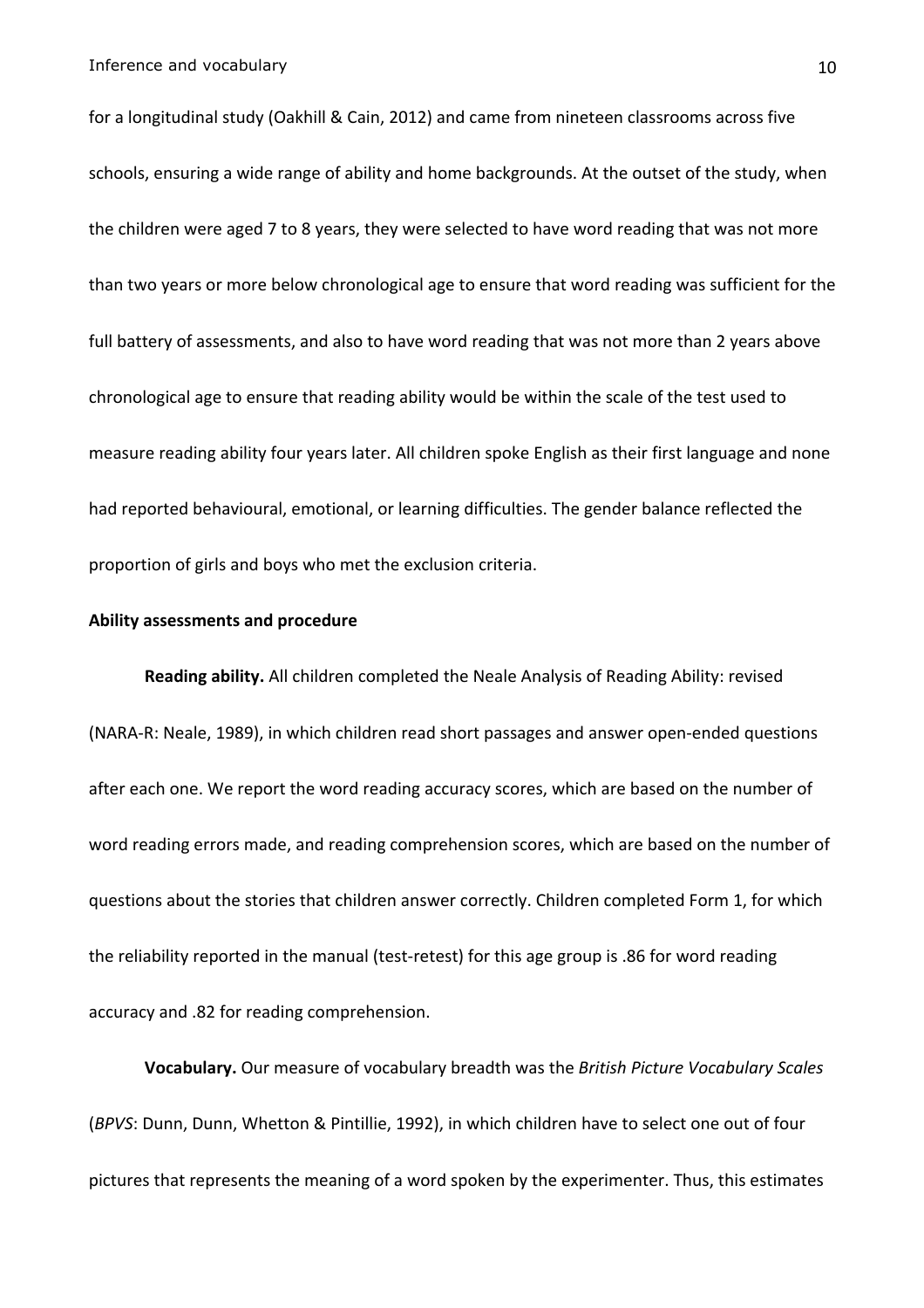the number of entries in the lexicon rather than in-depth knowledge of those words. Testing stops when a prescribed number of errors has been made. The reliability reported in the manual (Median Cronbach's  $\alpha$ ) is .93. The American version of this test has been used to assess vocabulary breadth in previous research (Ouellette, 2006; Tannenbaum et al., 2006).

There is currently no consensus on how to measure vocabulary depth (compare (Ouellette, 2006; Tannenbaum et al., 2006), so we included two measures of this construct to reflect different levels of knowledge of word meanings in order to obtain a more reliable estimate. These were the Vocabulary and Similarities subtests from the *Wechsler Intelligence Test for Children - III (WISC-III*: UK edition, Wechsler 1992). The Vocabulary subtest requires participants to define words that increase in difficulty, for example 'alphabet', 'island', 'precise', and the Similarities subtest requires participants to identify how two things are similar, for example 'wheel' and 'ball' (easy item) and 'first – last' (more difficult item) and, thus, taps the richness of knowledge about the words that are known. The reliabilities reported in the manual (split-half reliabilities) for this age group are .88 and .82, respectively.

All tests were scored in accordance with the manual. Raw scores were used in the analysis for all measures with the exception of vocabulary depth. For these measures, we could not use raw scores because there were different numbers of items in the two subtests. Instead, we calculated the percentage correct over the maximum score possible for each subtest and calculated the average of the two percentages.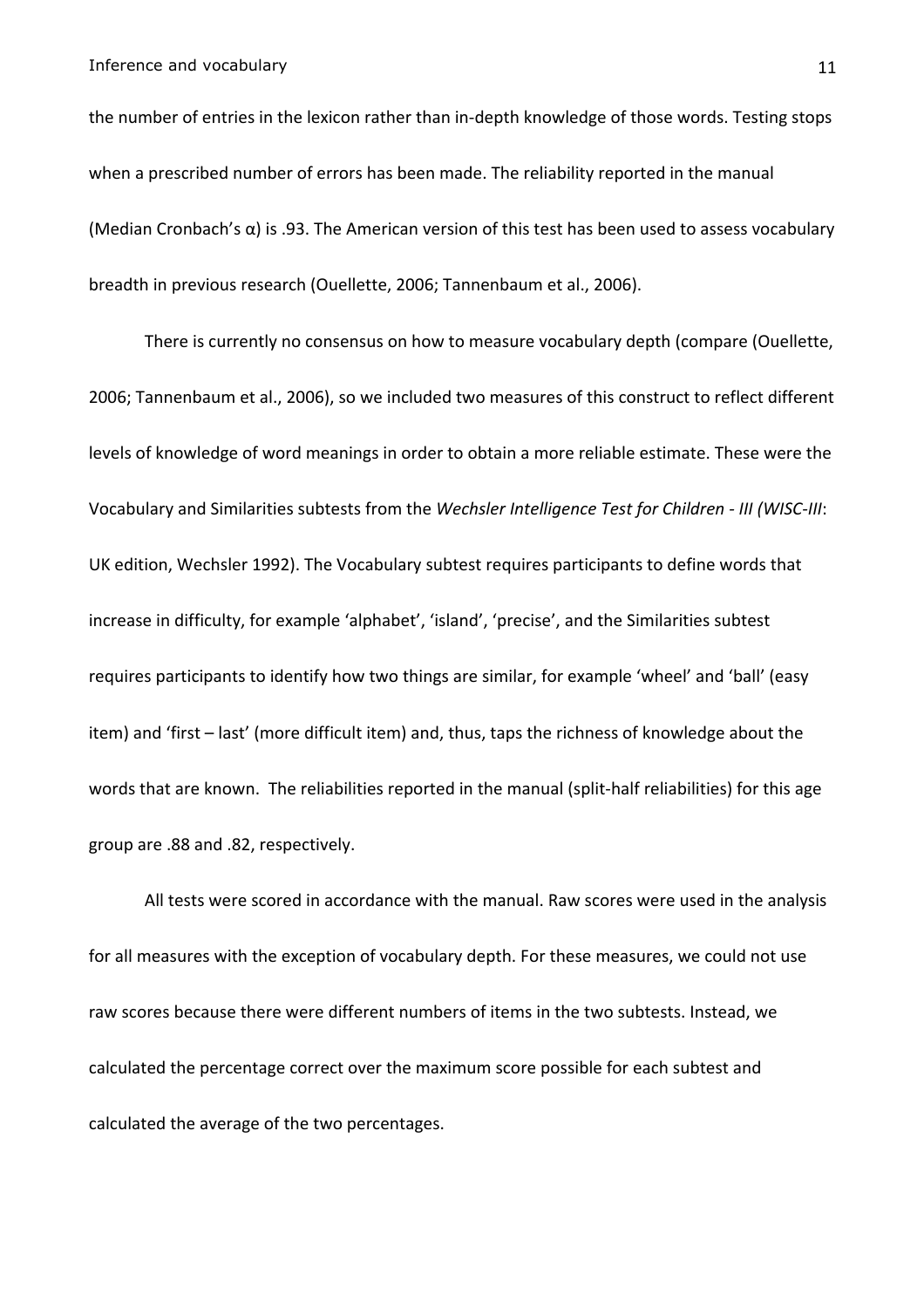**Inference and integration task.** We developed a bespoke measure of comprehension skill using the materials of Cain and Oakhill (1999) as a template. The assessment comprised three short stories, each followed by questions that tapped either memory for literal information in the text, the ability to generate local cohesion inferences by integrating two premises in the text, or the ability to general global coherence inferences by integrating textual premises with general knoweldge. The information required to answer a literal question was stated explicitly in the text. For example "She left a puddle of water in the kitchen by the fridge where she had been standing" provides the answer to the question "Where was the puddle of water?". The information required to answer a local cohesion inference question was provided in two adjacent sentences. For example: "Mum looked for the cleaning equipment. She found the bucket in the cupboard under the stairs." was the information that provided the answer to the question "Where did mum look *for the cleaning equipment?"* The information required to answer a question tapping global coherence required the reader to integrate information in the text with general knowledge. For example the text "Jake watched a small creature close by. He threw over some crumbs, but that was not what the little creature wanted. It hopped into the water and swam away." provides the information to answer the question "What sort of animal did Jake try to feed?".

Children read three short passages aloud and were then asked open-ended questions after each one. There were two questions for each question type and one point was awarded for each question (maximum score for literal = 6; maximum score for local cohesion inferences = 6; maximum score for text with global coherence inferences =  $6$ ). Responses were scored using a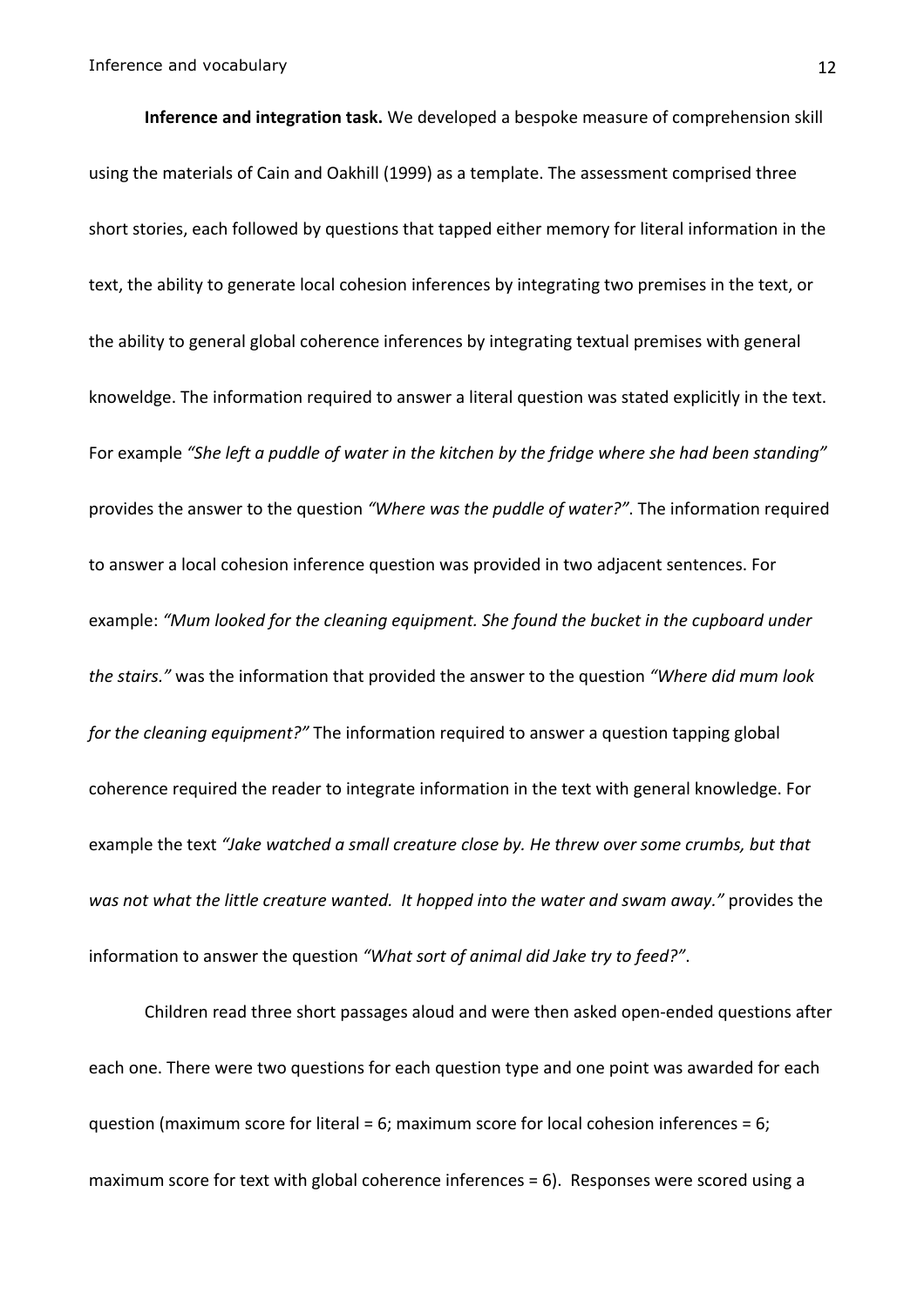rubric of correct and incorrect answers. There were too few items to obtain a reliable measure of internal consistency for each question type, but the overall internal consistency for this measure was  $α = .61$ .

## **Results**

An examination of skew and kurtosis revealed that all variables were within acceptable limits with the exception of performance on the literal questions on the inference task, which were negatively skewed and approaching ceiling performance.

The descriptive statistics and zero-order correlations are reported in Table 1. The correlations revealed that none of the vocabulary measures was associated with recall of literal details, they were weakly associated with the local cohesion inferences, and were most strongly associated with the global coherence inferences. These zero-order correlations were of a similar magnitude. Of note, scores on the local cohesion inference questions were slightly higher (57% correct) than scores on the global coherence inferences (48%), but performance on both was variable and children scored from 1 through to maximum marks (6) with only one child obtaining 100%. In addition, and in line with previous research, both vocabulary and inference making were strongly correlated with reading comprehension, the relationship was weaker between local cohesion inferences and reading comprehension than between global coherence inferences and reading comprehension.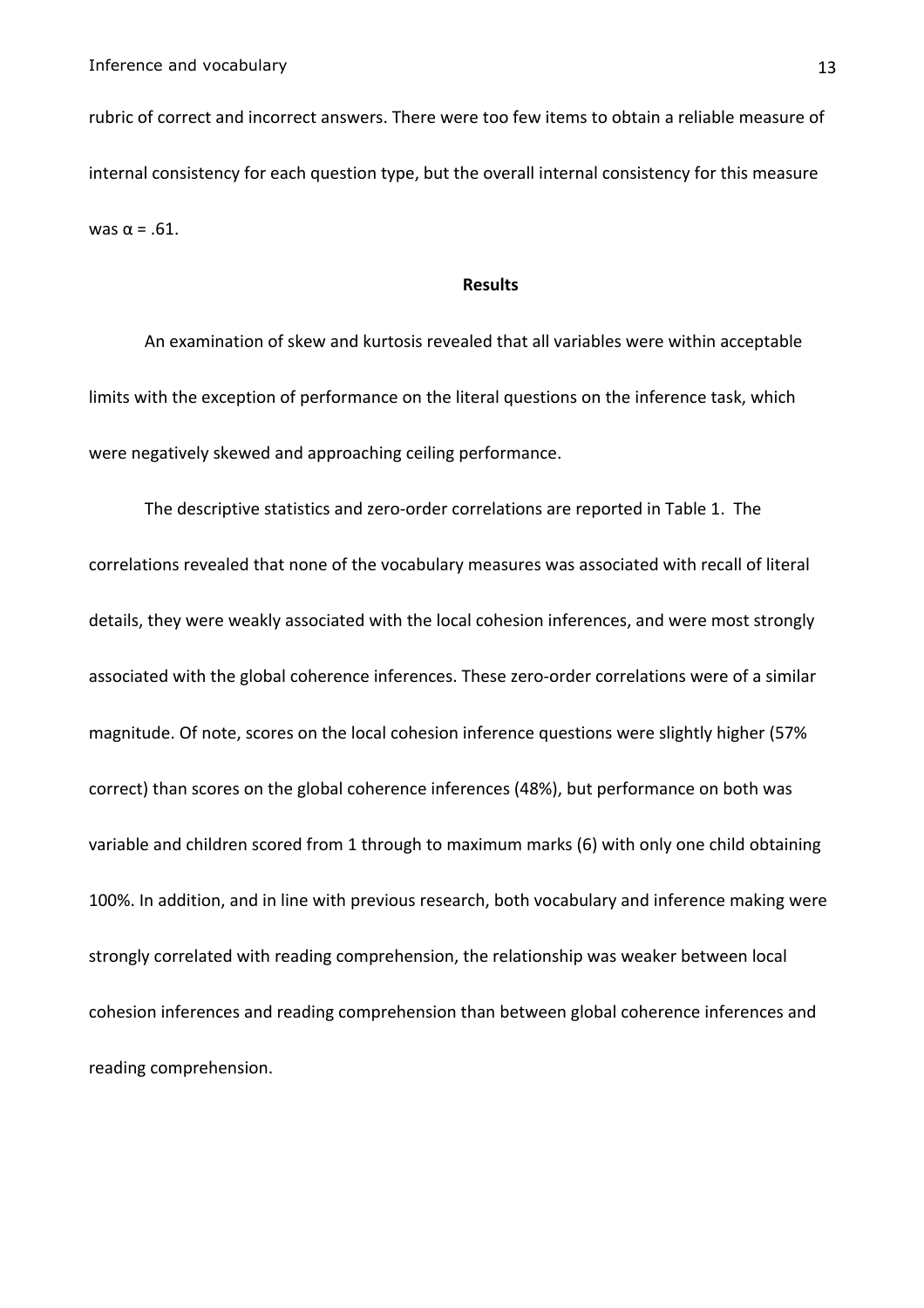# Are literal memory, local cohesion inferences, and global coherence inferences equally reliant **on\$vocabulary\$knowledge?\$**

To test our predictions, we performed two pairs of multiple regressions to predict performance on the local cohesion inferences and global coherence inferences. We did not examine prediction of performance on the literal questions because performance on these was near ceiling and this measure did not correlate with vocabulary. Our measure of inference making required children to read the texts themselves, rather than listen to them. Therefore, in the first step for all analyses, word reading accuracy as well as age was entered to control for differences in word reading ability. In one analysis for each criterion, vocabulary breadth was entered in the second step and vocabulary depth was entered in the third step (Model 1 in Table 2). In the complementary analysis of the pair, the order of vocabulary breadth and depth was reversed (Model 2 in Table 2). This procedure enabled us to identify whether each dimension of vocabulary predicted unique variance in performance on the different question types. We further determined the relative contributions of each vocabulary measure by examining the standardised Beta coefficients for the final model.

The results of the analyses for the two inference types are reported in the top half of Table 2. Vocabulary depth and breadth each predicted variance in the local cohesion inferences when entered in the second step, but neither predicted additional variance when entered in the third step, that is after the other measure of vocabulary (compare Models 1 and 2). In contrast, vocabulary depth was a significant predictor of variance in performance on the global coherence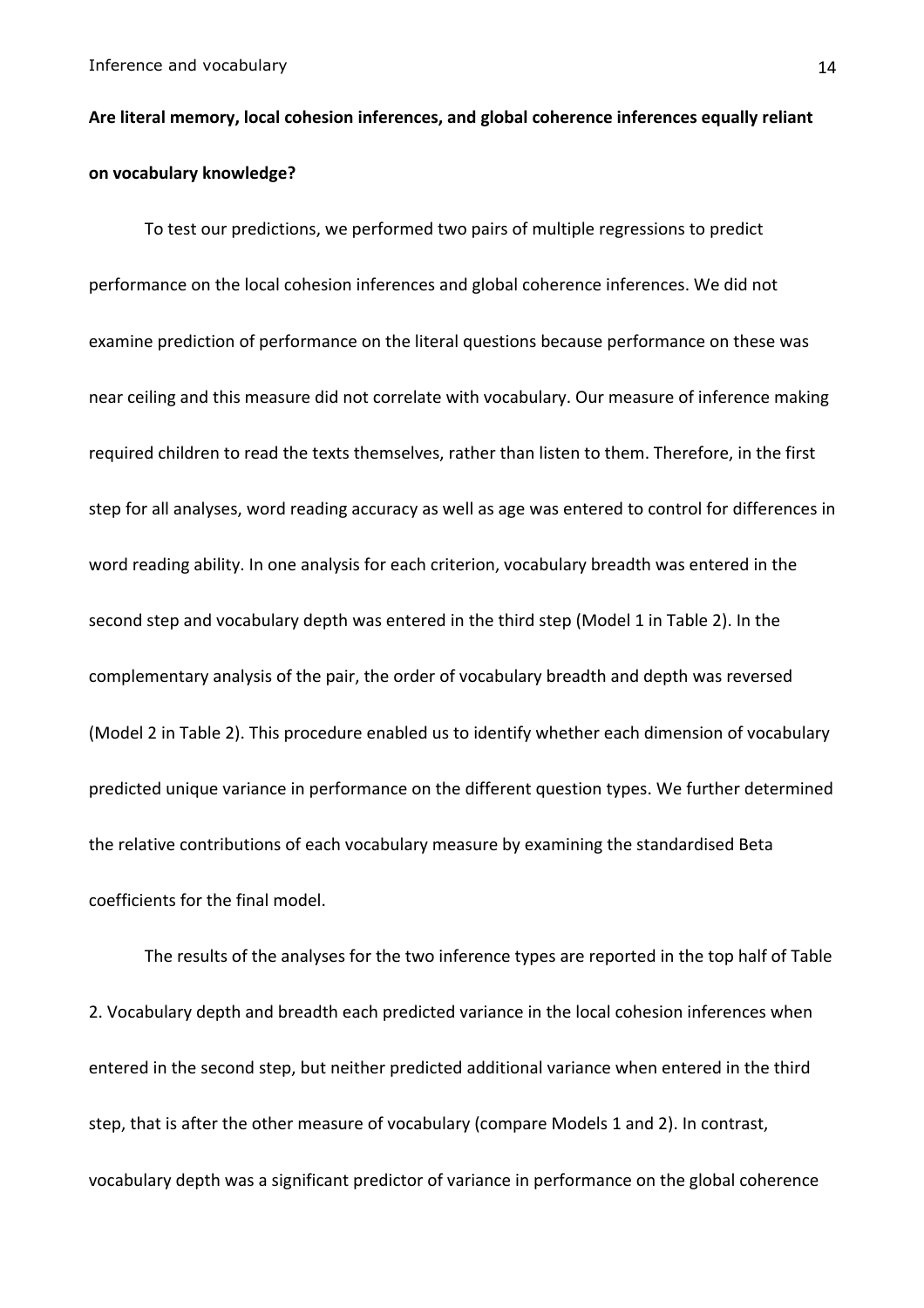inference questions when entered after vocabulary breadth. Comparison of the standardised beta coefficients confirmed the above pattern of prediction: neither vocabulary breadth nor depth predicted significant unique variance in local cohesion inferences; in contrast, vocabulary depth was a significant unique predictor of global coherence inferences. In addition, together the vocabulary measures explained a greater proportion of variance in global coherence inferences ( $R^2$ = .25) than in local cohesion inferences ( $R^2$  = .07). Although these two aspects of vocabulary knowledge are related (see Table 1), these analyses provide some indication that they tap partially separable aspects of vocabulary knowledge. In general, vocabulary was important for both inference types and predicted significant variance after controlling for age and word reading accuracy. Despite the shared variance between our two measures of vocabulary, vocabulary depth was a significant unique predictor of global coherence inferences.

The zero-order correlations revealed that performance on the literal questions was significantly related to that on the local cohesion inferences ( $r = .38$ ) with a weaker association ( $r$ = .20) with the global coherence inferences. Therefore, we conducted a subsidiary set of analyses to examine the prediction of the two types of inference skill by vocabulary when also controlling for performance on the literal questions (Model 3 in Table 2). In each analysis, performance on the literal questions was entered in the second step (after age and word reading accuracy) and the two vocabulary measures were entered together in the third and final step. As seen in Table 2 we found that literal memory predicted performance on local cohesion inferences and vocabulary did not make a significant contribution when entered after these scores, although the proportion of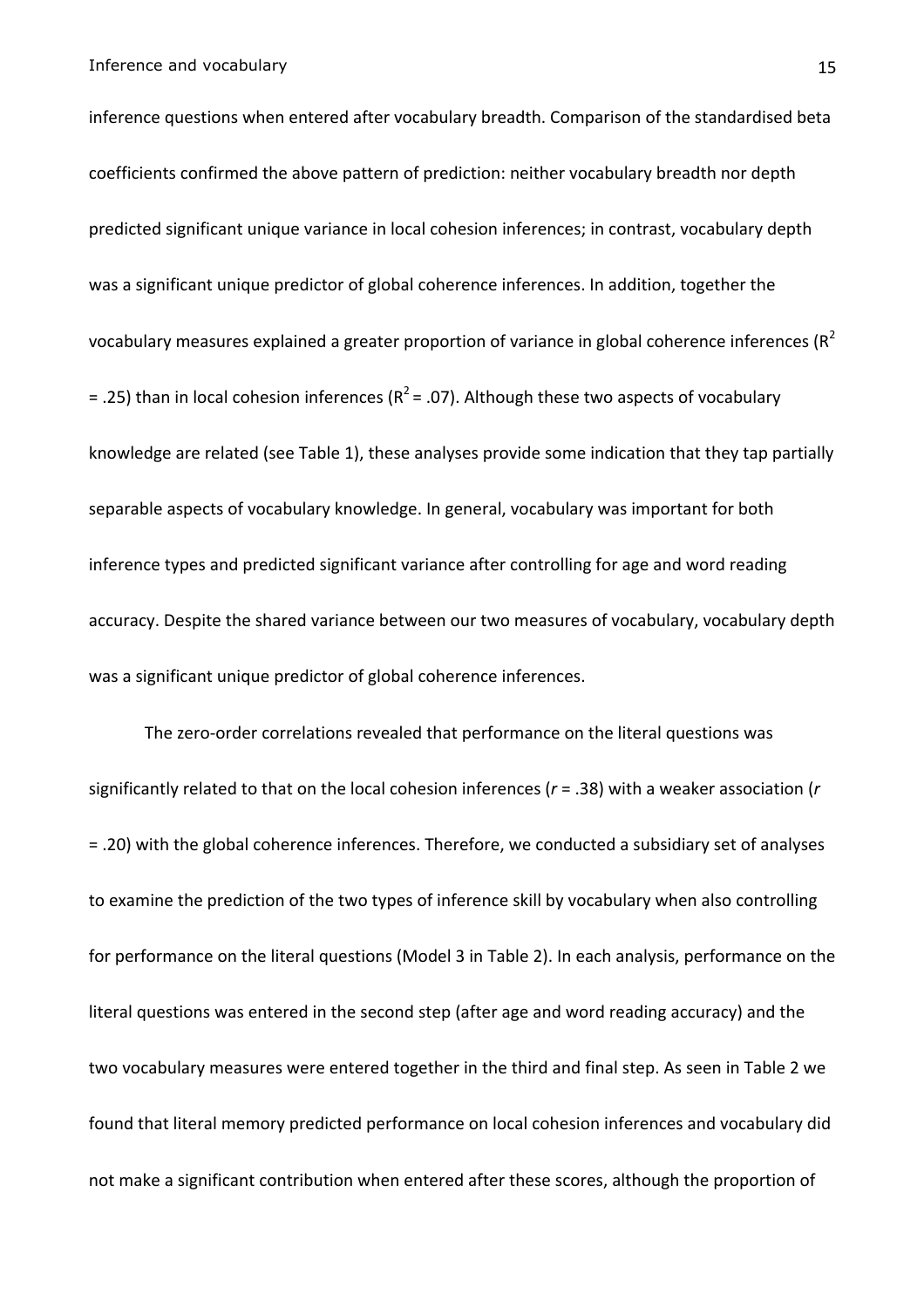variance explained by vocabulary in Model 3 was reduced only slightly relative to Models 1 and 2

(4.9% to 3.8%). In contrast, literal performance did not predict a statistically significant amount of

variance in global coherence inferences, whilst vocabulary depth did predict a statistically

significant proportion of unique variance when considered alongside these scores.

## Table 2

| <b>Step</b>   | <b>Measures</b> |              | <b>Local cohesion</b> | <b>Global coherence</b> |                   |
|---------------|-----------------|--------------|-----------------------|-------------------------|-------------------|
|               |                 |              | inferences            | inferences              |                   |
|               |                 | $\Delta R^2$ | <b>Final Beta</b>     | $\Delta R^2$            | <b>Final Beta</b> |
|               |                 | Model 1      |                       |                         |                   |
| 1. Controls   | age             | .010         | .042<br>.047          |                         | $-.002$           |
|               | accuracy        |              | $-.160$               |                         | .016              |
| 2. Vocabulary | breadth         | $.062*$      | .201                  | $.168***$               | .227              |
| 3. Vocabulary | depth           | .010         | .122                  | $.085**$                | $.371**$          |
|               |                 | Model 2      |                       |                         |                   |
| 2. Vocabulary | depth           | $.049*$      | .122                  | $.224***$               | $.371**$          |
| 3. Vocabulary | breadth         | .023         | .201                  | .029                    | .227              |
|               |                 | Model 3      |                       |                         |                   |
| 2. Literal    | literal         | $.139***$    | $.338**$              | $.051*$                 | .134              |
| 3. Vocabulary | breadth         | .038         | .140                  | $.219***$               | .203              |
|               | depth           |              | .100                  |                         | $.362***$         |
|               |                 | Model 4      |                       |                         |                   |
| 1. Control    | age             | .008         | .061                  | .003                    | $-.004$           |
| 2. Vocabulary | breadth         | .052         | .012                  | .296***                 | .233              |
|               | depth           |              | .014                  |                         | $.372***$         |

## *Prediction'of'performance'on'inference'questions*

*Note.* ΔR<sup>2</sup> is the value for that step; Final Beta is reported as the standardised coefficient for each

individual measure. Accuracy = Word reading accuracy; Literal = Literal questions. \*  $p < .05$ ; \*\*  $p$ 

 $< .01; ***p < .001$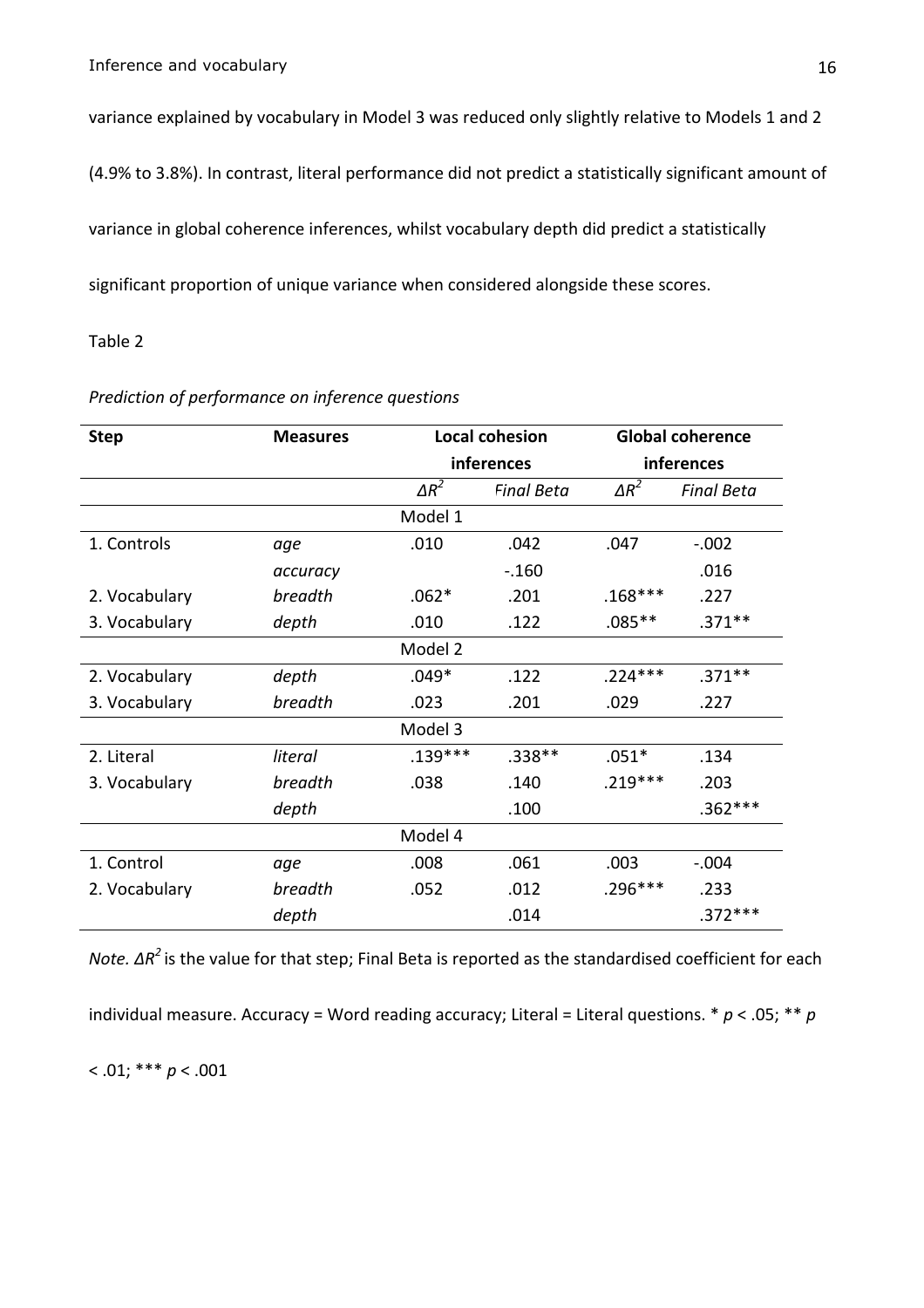As shown by the zero-order correlations (Table 1) and the multiple regression analyses (Table 2, Models 1-3), vocabulary breadth and depth were more strongly correlated with global coherence inferences than with local cohesion inferences. However, vocabulary breadth was itself more strongly correlated with word reading accuracy than was vocabulary depth, which is the same pattern as that found by Ouellette (2006). Therefore, in a final set of analyses (Table 2, Model 4), we did not include word reading accuracy as a control in order to determine the full predictive contribution of vocabulary to inference making. Similar to the other models, vocabulary breadth did not predict significant variance in either local cohesion nor global coherence inferences.

### **Discussion**

Our analyses elucidate the relations between vocabulary knowledge and text comprehension in young readers in three important ways. First, we have demonstrated that vocabulary may be more important for some aspects of comprehension than others; specifically vocabulary was more important for inference making than for literal memory for the text. Second, we have shown that vocabulary in general predicts a greater proportion of variance in global coherence inferences than in local cohesion inferences. Third, we have shown that depth, rather than breadth, of vocabulary knowledge is the more critical factor in explaining performance on global coherence inferences, even after memory for the text and word reading are taken into account. The pattern of difference reported here provides new information about the role of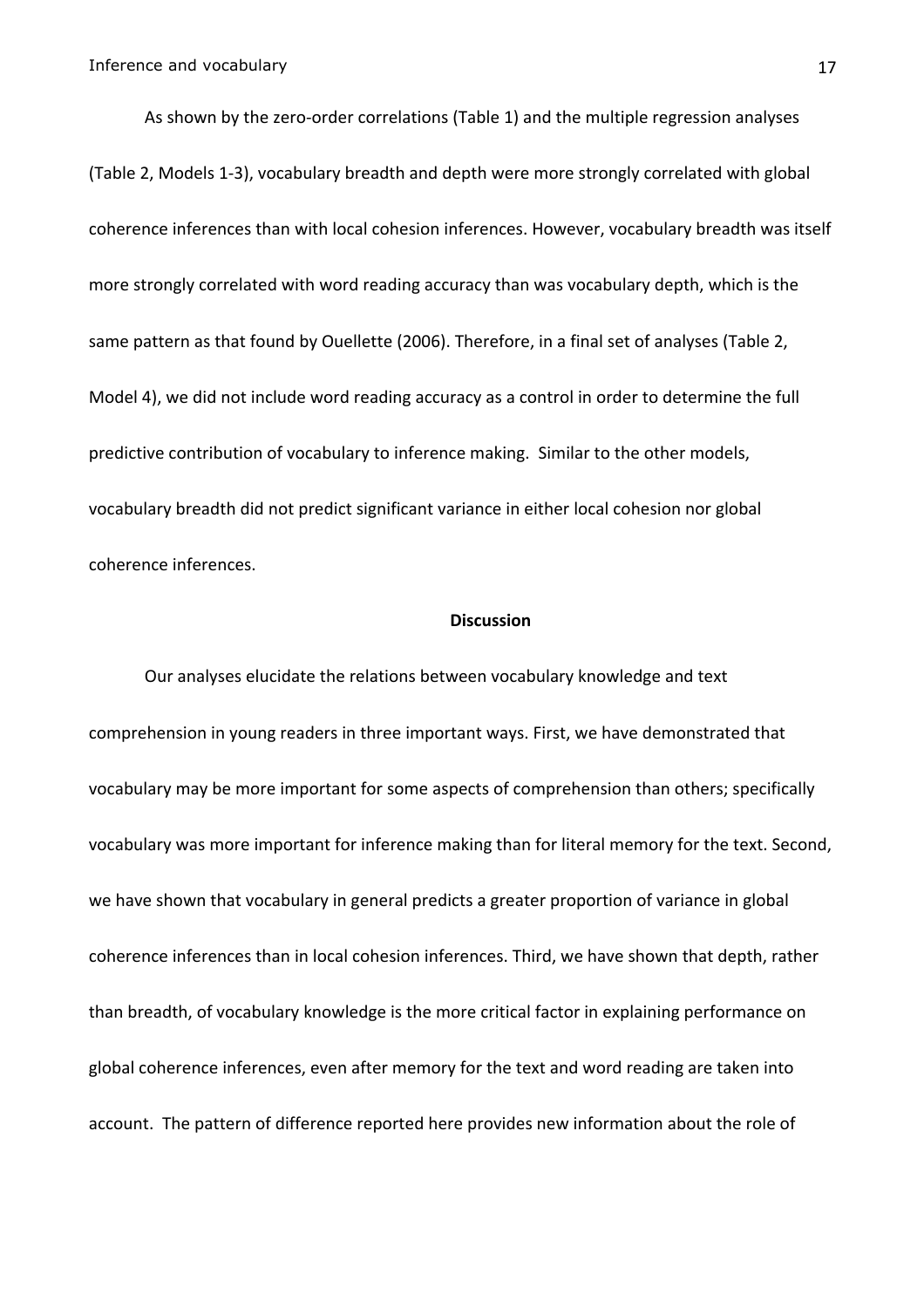lexical quality in children's and adults' comprehension (Perfetti & Stafura, 2014; Richter, Isberner, Naumann, & Neeb, 2013).

As predicted, vocabulary knowledge was more strongly related to inference making than to literal comprehension of the text. This contrast was not unexpected because the individual words in the text were selected to be age appropriate and, thus, variation in vocabulary knowledge would not be expected to play a strong role in memory for explicit details in the text. The moderate to strong relationships between our inference measures and the general measure of reading comprehension (NARA) validates our inference task as a core component of good text comprehension. Our focus in this set of analyses was to determine the role played by vocabulary in a core reading comprehension skill – inference. Thus, the contrast between the strength of the relation between vocabulary and the two different inference types requires more detailed consideration.

Previous research has established the importance of vocabulary knowledge in word to text integration in adults (Perfetti et al., 2008), which is closely aligned with the importance of breadth of knowledge for the local cohesion inferences in the present study, since both processes are activated by single words. We have demonstrated that vocabulary is important in this process in children, predicting significant variance in local cohesion inferences when entered after age and word reading ability. However, vocabulary was not a significant predictor of local cohesion inferences when entered after literal memory for the text. One reason for the strength of the prediction by literal memory is that these inferences require the reader to establish links between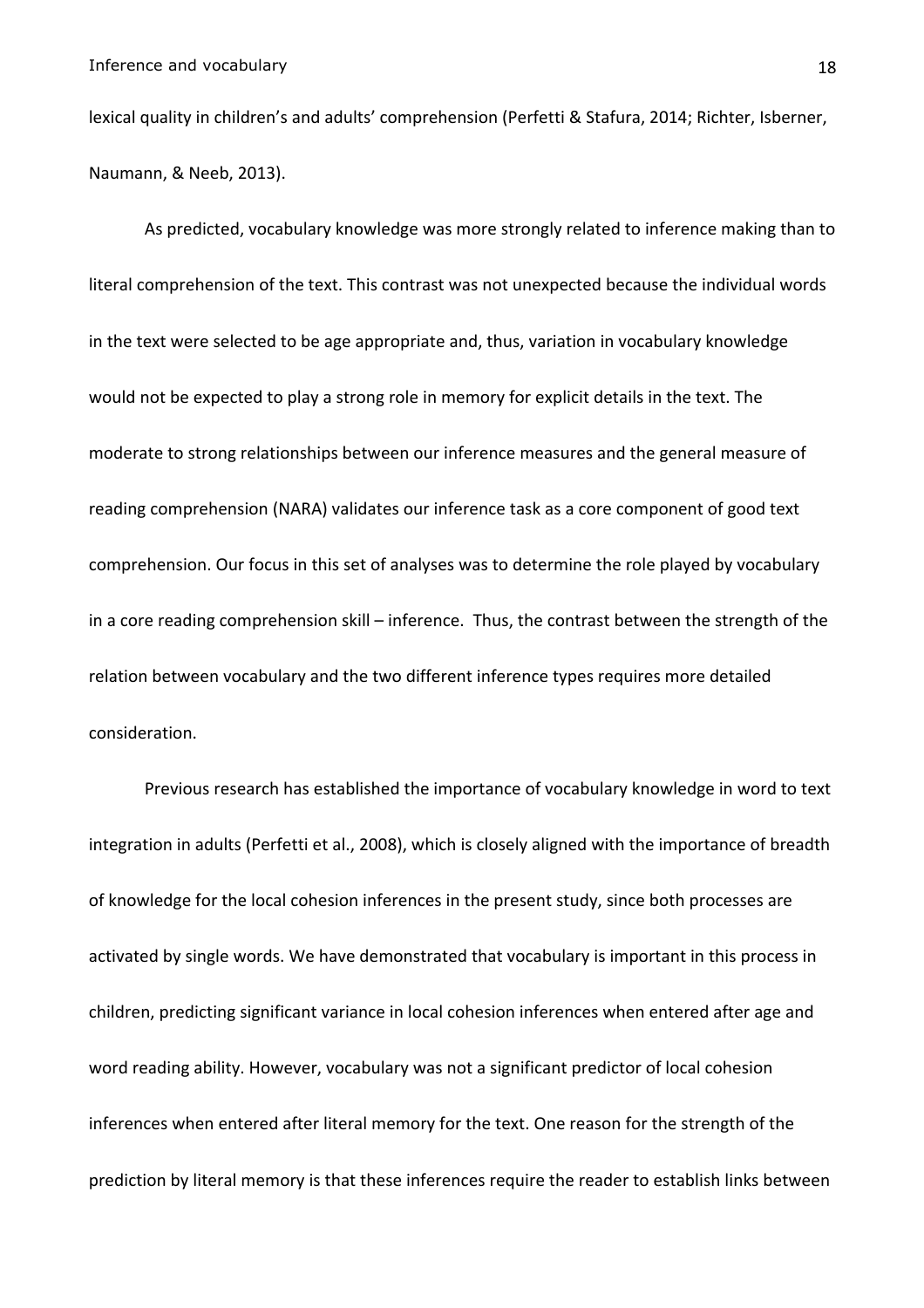different propositions in the text and an accurate representation of the text's meaning is particularly important when doing so.

On first glance, it is surprising that vocabulary was not a significant predictor of performance on local cohesion inferences when entered after literal memory because this inference type requires the comprehender to identify (or know) a category exemplar or synonym. It should be noted that our measures were not timed and this might explain why vocabulary was not strongly predictive of this type of inference. Recent work has shown that accuracy of word knowledge and speed of retrieval make independent contributions to concurrent text comprehension (Oakhill, Cain, McCarthy, & Nightingale, 2012; Richter et al., 2013), suggesting that these measures tap different aspects of lexical quality. Thus we predict that a speeded measure may be more sensitive in picking up the variance associated with the role of vocabulary in integration. A clear message for future research is that measures of both accuracy and speed to access vocabulary knowledge are needed to understand the role of vocabulary on different types of inference making.

In the case of global coherence inferences, vocabulary, and in particular depth of word knowledge, was found to be a strong predictor of performance. The ability to make global coherence inferences taps interrelations between different words that are associated by setting, theme, or character identity. Thus these inferences place a greater reliance on the richness of an individual's semantic network, which is tapped by measures of vocabulary depth. It seems, therefore, that different types of inference may be more heavily dependent on different aspects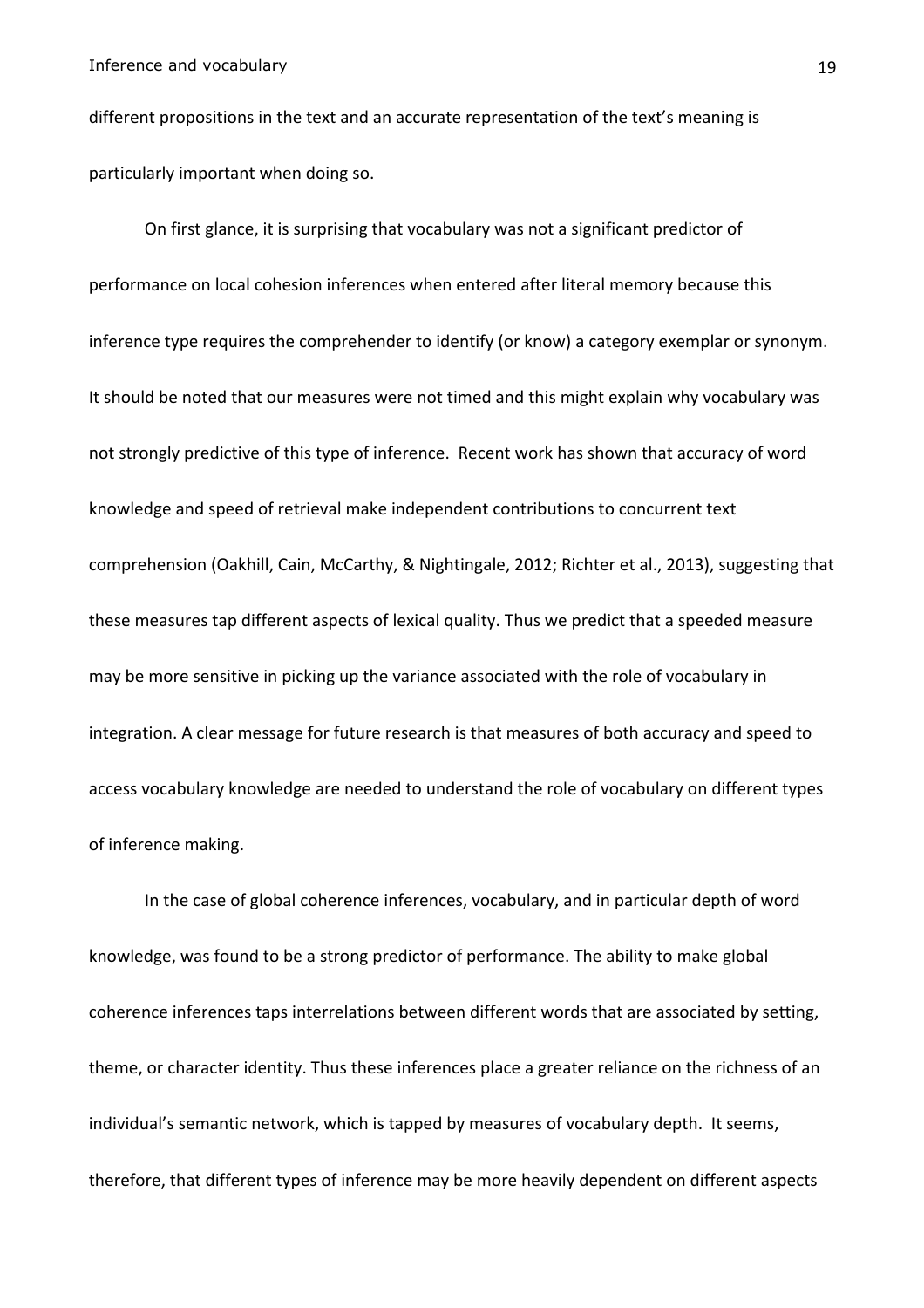of vocabulary knowledge: in particular, knowledge about the interrelations between words enhances the ability to generate global coherence inferences. We used a definitions task as one of our depth measures as did Ouellette (2006) and, in accord with Ouellette (2006), we also found that our breadth measure was more strongly correlated with word decoding than vocabulary depth. Thus, our pattern of differential prediction seems robust.

The relation between general verbal ability and comprehension is well noted (Carroll, 1993). However, verbal ability is a broad construct and knowledge of this relation does not tell us which aspects of verbal ability are related to reading comprehension processes such as inference nor why the relation might exist. One implication of our findings is that we have demonstrated that different aspects of vocabulary knowledge, rather than verbal ability more generally, are related to a core aspect of comprehension, namely inference. Thus, our work extends that of Ouellette (2006) and Tannenbaum et al. (2006) by demonstrating a specific relation between vocabulary and inference, but not literal comprehension, which fits well with work on lexical quality and inference in adults (Perfetti et al., 2008).

Clearly, one limitation of this study is that we used only a single measure of vocabulary breadth and two measures of vocabulary depth and some might argue that measurement error may play a role in the differential prediction of these two aspects of vocabulary. We note that in our study, as in others, different measures of vocabulary share variance and are not completely distinct (Ouellette, 2006; Proctor, Silverman, Harring, & Montecillo, 2012; Tannenbaum et al., 2006). What these and other findings suggest is that it is more theoretically informative to view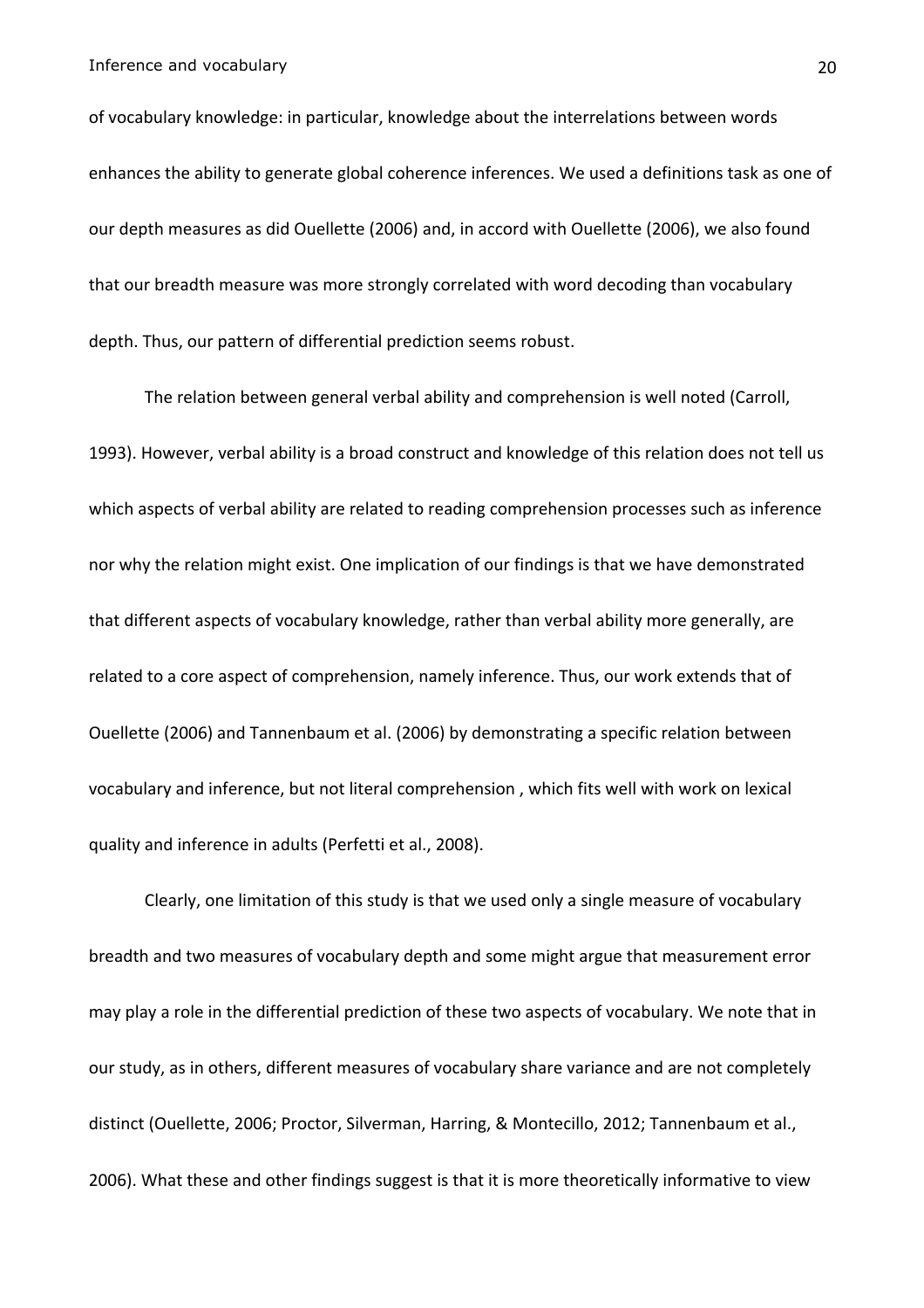vocabulary as a multidimensional construct in order to under better its relation with higher-level cognition. Future research needs to clarify empirically how best to distinguish and assess different dimensions of vocabulary, to aid future investigations into their precise relation with different aspects of reading. Such studies should include multiple measures of both breadth and depth of vocabulary, to inform latent constructs of these dimensions and, in addition, a broader conceptualisation of vocabulary knowledge might also be achieved by including knowledge of morphology and syntax (Proctor et al., 2012).

Another limitation is our focus on a single age group. Thus our data do not address potential developmental differences in the contribution of vocabulary knowledge, or types of vocabulary knowledge, to inference making. Future work might consider this perspective and also the reciprocal relations that may exist between inference and vocabulary (Cain, Oakhill, & Lemmon, 2004) and the role that metalinguistic awareness might play in word-learning ability (Nagy, 2007). We should also consider how the ease of our literal questions restricted our ability to examine how vocabulary predicted performance on this aspect of comprehension. Literal comprehension is clearly essential to the construction of a mental model, so a deeper understanding of the factors that influence memory for these stated details in the text would be a useful focus of future work.

This is the first study to explore the relation between different dimensions of vocabulary knowledge on different aspects of text comprehension. This is an opportunistic and small-scale investigation of the relation between different aspects of vocabulary and text comprehension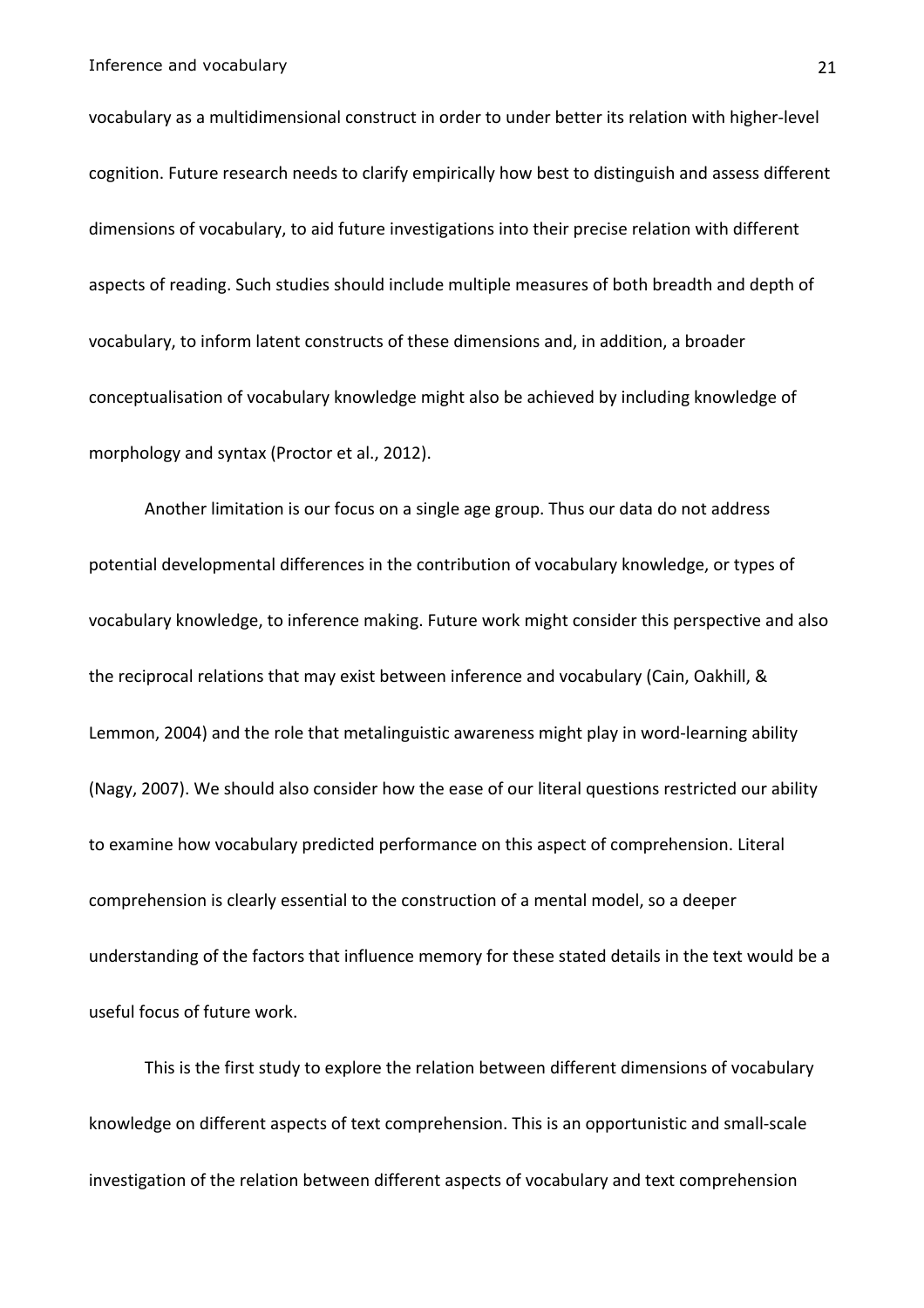factors, albeit one with important findings. Our data are correlational and do not speak to the online process of recruiting vocabulary knowledge and meaning activation during comprehension. However, it is likely that readers with richer vocabulary knowledge would be more likely to use this information as they read to add to details provided by the text. These findings also require validation across a larger age range to establish the generality of these effects. Despite these limitations, these findings point to an important conclusion: not all measures of vocabulary or inference making are the same. Future online work using both accuracy and speeded measures of different aspects of vocabulary knowledge is needed to identify when and how during text processing, vocabulary is critical.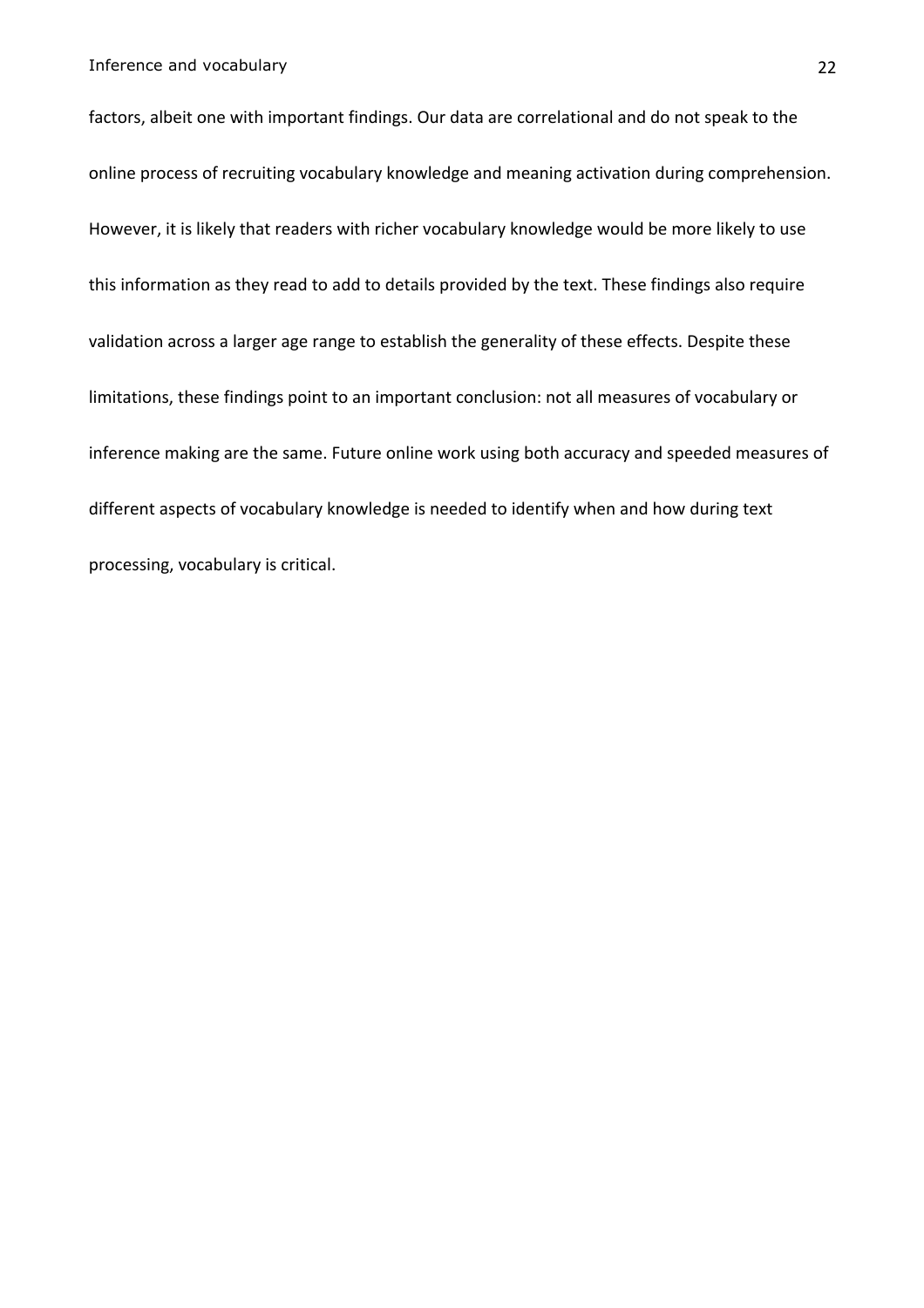### **References**

- Baker, L., & Stein, N. (1981). The development of prose comprehension skills. In C. M. Santa & B. L. Hayes (Eds.), *Children's prose comprehension: Research and practice* (pp. 7-43). Newark, DE: IRA.
- Cain, K., & Oakhill, J. (2006). Assessment matters: Issues in the measurement of reading comprehension. *British Journal of Educational Psychology, 76*, 697-708. doi:

10.1348/000709905X69807

- Cain, K., Oakhill, J., & Lemmon, K. (2004). Individual differences in the inference of word meanings from context: the influence of reading comprehension, vocabulary knowledge, and memory capacity. *Journal of Educational Psychology, 96*, 671-681. doi: 10.1037/0022-0663.96.4.671
- Cain, K., & Oakhill, J. V. (1999). Inference making and its relation to comprehension failure.

*Reading and Writing. An Interdisciplinary Journal, 11*, 489-503. doi:

10.1023/A:1008084120205

- Carroll, J. B. (1993). *Human cognitive abilities: A survey of factor-analytic studies*. New York: Cambridge University Press.
- Elbro, C., & Buch-Iverson, I. (2013). Activation of background knowledge for inference making: effects on reading comprehension. *Scientific Studies of Reading, 17*, 435-452. doi: 10.1080/10888438.2013.774005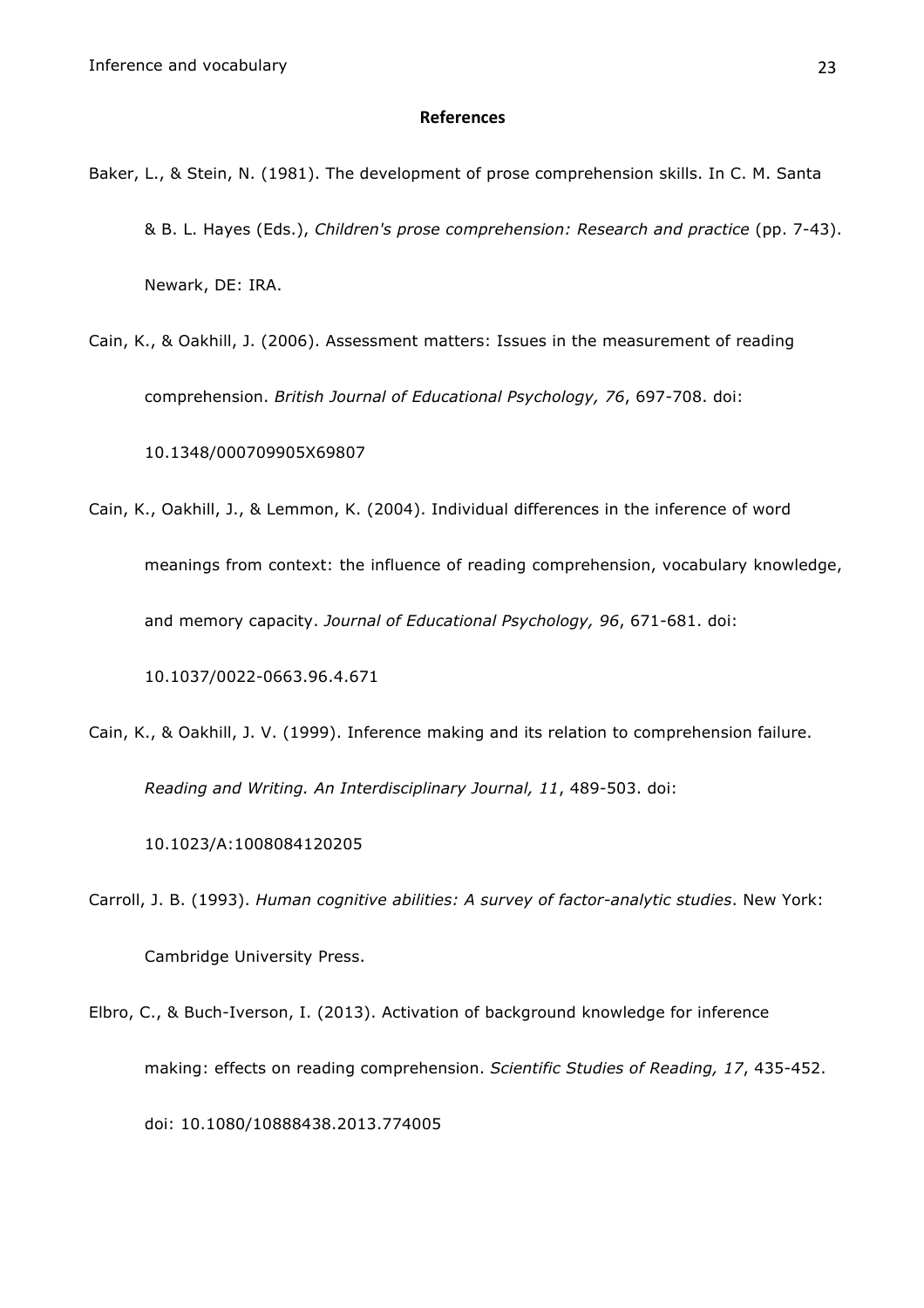Graesser, A. C., Singer, M., & Trabasso, T. (1994). Constructing inferences during narrative text comprehension. *Psychological Review, 101*, 371-395. doi: 10.1037/0033- 295X.101.3.371

Halliday, M. A. K., & Hasan, R. (1976). *Cohesion in English*. London: Longman.

Hannon, B., & Daneman, M. (1998). Facilitating knowledge-based inferences in less-skilled readers. *Contemporary Educational Psychology, 23*, 149-172. doi:

10.1006/ceps.1997.0968

- Johnson-Laird, P. N. (1983). *Mental models: towards a cognitive science of language, inference, and consciousness*. Cambridge: Cambridge University Press.
- Kintsch, W. (1998). *Comprehension: A Paradigm for Cognition*. New York, NY: Cambridge University Press.
- Kintsch, W., & Rawson, K. A. (2005). Comprehension. In M. J. Snowling & C. Hulme (Eds.), *The science of reading: a handbook* (pp. 209-226). London: Blackwell Publishing.
- Long, D. L., Oppy, B. J., & Seely, M. R. (1994). Individual differences in the time course of inferential processing. *Journal of Experimental Psychology: Learning, Memory and Cognition, 20*, 1456-1470. doi: 10.1037/0278-7393.20.6.1456
- Nagy, W. E. (2007). Metalinguistic awareness and the vocabulary-comprehension connection. In R. K. Wagner, A. E. Muse & K. R. Tannenbaum (Eds.), *Vocabulary acquisition: Implications for reading comprehension* (pp. 52-77). New York: Guilford Press.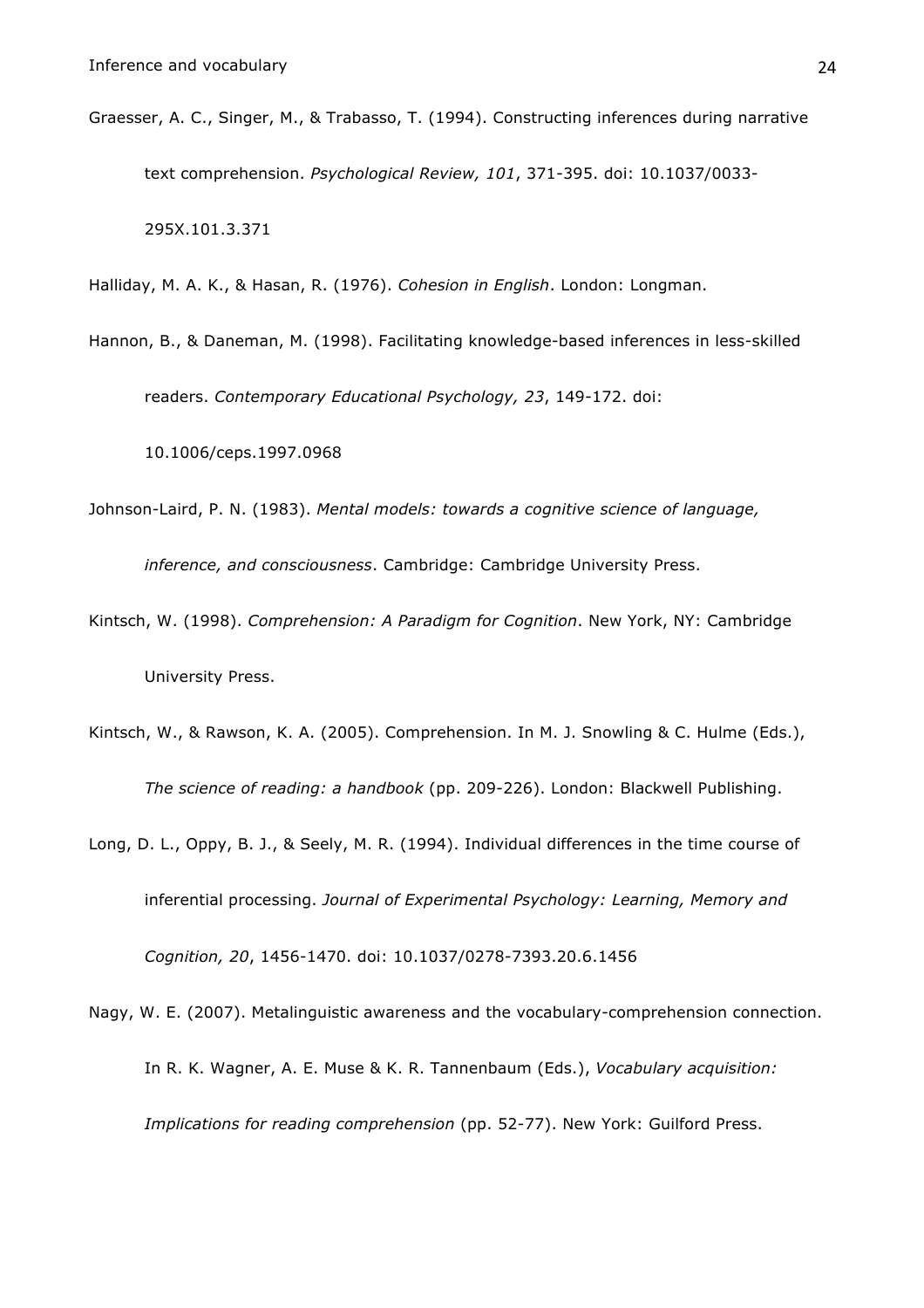Oakhill, J. (1984). Inferential and memory skills in children's comprehension of stories. *British Journal of Educational Psychology, 54*, 31-39. doi: 10.1111/j.2044-

8279.1984.tb00842.x

- Oakhill, J., & Cain, K. (2012). The precursors of reading comprehension and word reading in young readers: Evidence from a four-year longitudinal study. *Scientific Studies of Reading, 16*(2), 91-121. doi: 10.1080/10888438.2010.529219
- Oakhill, J., Cain, K., McCarthy, D., & Nightingale, Z. (2012). Making the link between vocabulary knowledge and comprehension skill. In A. Britt, S. Goldman & J.-F. Rouet (Eds.), *From words to reading for understanding* (pp. 101-114). New York: Routledge.
- Ouellette, G. P. (2006). What's meaning got to do with it: The role of vocabulary in word reading and reading comprehension. *Journal of Educational Psychology, 98*, 554-566. doi: 10.1037/0022-0663.98.3.554
- Perfetti, C. A., & Stafura, J. (2014). Reading comprehension: Including word knowledge in a theoretical framework. *Scientific Studies of Reading, 18*, 22-37. doi:

10.1080/10888438.2013.827687

- Perfetti, C. A., Yang, C.-L., & Schmalhofer, F. (2008). Comprehension skill and word-to-text integration processes. *Applied Cognitive Psychology, 22*, 303-318. doi: 10.1002/acp.1419
- Proctor, C. P., Silverman, R. D., Harring, J. R., & Montecillo, C. (2012). The role of vocabulary depth in predicting reading comprehension among English monolingual and Spanish–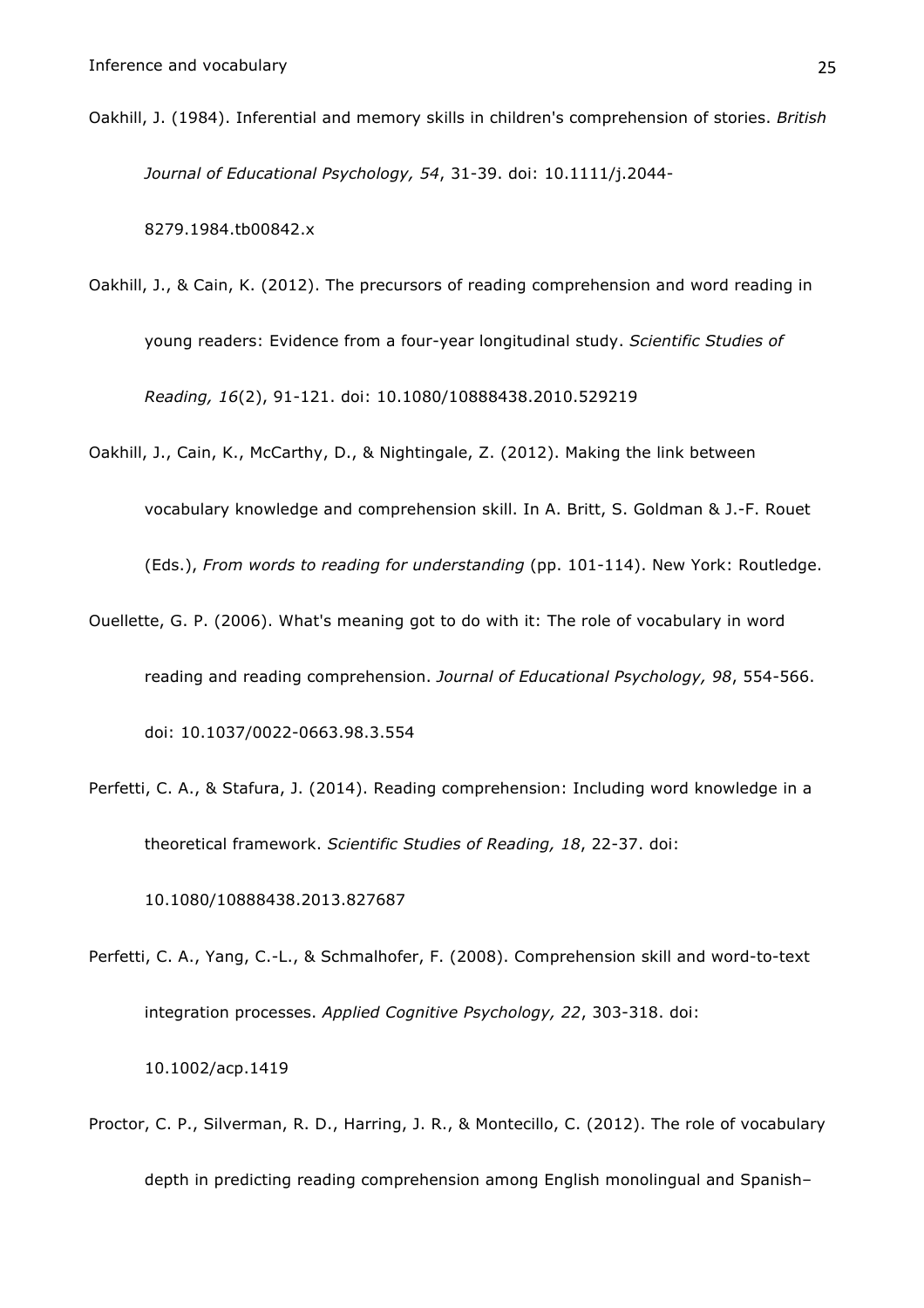English bilingual children in elementary school. *Reading & Writing, 25*, 1635-1664. doi:

10.1007/s11145-011-9336-5

- Richter, T., Isberner, M.-B., Naumann, J., & Neeb, Y. (2013). Lexical quality and reading comprehension in primary school children. *Scientific Studies of Reading, 17*, 415-434. doi: 10.1080/10888438.2013.764879
- Roth, F. P., Speece, D. L., & Cooper, D. H. (2002). A longitudinal analysis of the connection between oral language and early reading. *Journal of Educational Research, 95*, 259-272. doi: 10.1080/00220670209596600
- Tannenbaum, K. R., Torgesen, J. K., & Wagner, R. K. (2006). Relationships between word knowledge and reading comprehension in third-grade children. *Scientific Studies of Reading, 10*, 381-398. doi: 10.1207/s1532799xssr1004\_3
- Trabasso, T., & Suh, S. (1993). Understanding text: achieving explanatory coherence through on-line inferences and mental operations in working memory. *Discourse Processes, 16*, 3-34. doi: 10.1080/01638539309544827
- van den Broek, P. W., Risden, K., & Husebye-Hartman, E. (1995). The role of readers' standards for coherence in the generation of inferences during reading. In R. F. Lorch & E. J. O'Brien (Eds.), *Sources of coherence in reading* (pp. 353-373). Mahwah, NJ: Lawrence Erlbaum Associates, Inc.